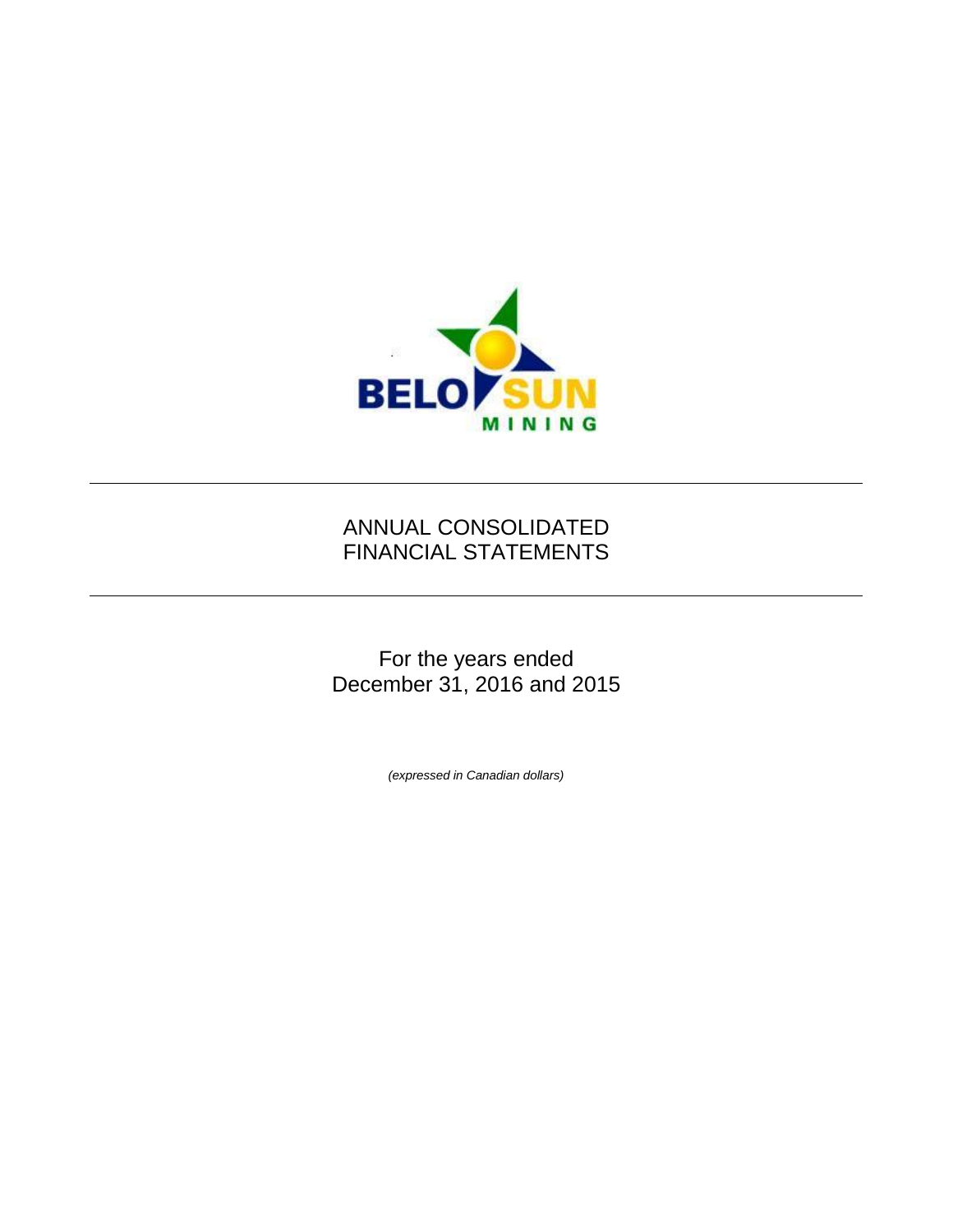

**Collins Barrow Toronto**  Collins Barrow Place 11 King Street West Suite 700, PO BOX 27 Toronto, Ontario M5H 4C7 Canada T: 416.480.0160 F: 416.480.2646

toronto.collinsbarrow.com

#### **INDEPENDENT AUDITORS' REPORT**

To the Shareholders of **Belo Sun Mining Corp.**

We have audited the accompanying consolidated financial statements of Belo Sun Mining Corp. and its subsidiaries, which comprise the consolidated statements of financial position as at December 31, 2016 and December 31, 2015 and the consolidated statements of comprehensive loss, cash flows, and changes in equity for the years then ended, and a summary of significant accounting policies and other explanatory information.

#### *Management's Responsibility for the Consolidated Financial Statements*

Management is responsible for the preparation and fair presentation of these consolidated financial statements in accordance with International Financial Reporting Standards, and for such internal control as management determines is necessary to enable the preparation of consolidated financial statements that are free from material misstatement, whether due to fraud or error.

#### *Auditor's Responsibility*

Our responsibility is to express an opinion on these consolidated financial statements based on our audits. We conducted our audits in accordance with Canadian generally accepted auditing standards. Those standards require that we comply with ethical requirements and plan and perform the audit to obtain reasonable assurance about whether the consolidated financial statements are free from material misstatement.

An audit involves performing procedures to obtain audit evidence about the amounts and disclosures in the consolidated financial statements. The procedures selected depend on the auditor's judgment, including the assessment of the risks of material misstatement of the consolidated financial statements, whether due to fraud or error. In making those risk assessments, the auditor considers internal control relevant to the entity's preparation and fair presentation of the consolidated financial statements in order to design audit procedures that are appropriate in the circumstances, but not for the purpose of expressing an opinion on the effectiveness of the entity's internal control. An audit also includes evaluating the appropriateness of accounting policies used and the reasonableness of accounting estimates made by management, as well as evaluating the overall presentation of the consolidated financial statements.

We believe that the audit evidence we have obtained in our audits is sufficient and appropriate to provide a basis for our audit opinion.

#### *Opinion*

In our opinion, the consolidated financial statements present fairly, in all material respects, the financial position of Belo Sun Mining Corp. and its subsidiaries as at December 31, 2016 and December 31, 2015 and its financial performance and its cash flows for the years then ended, in accordance with International Financial Reporting Standards.

Colline Barrow Toronto LLP

Licensed Public Accountants Chartered Professional Accountants March 28, 2017 Toronto, Ontario

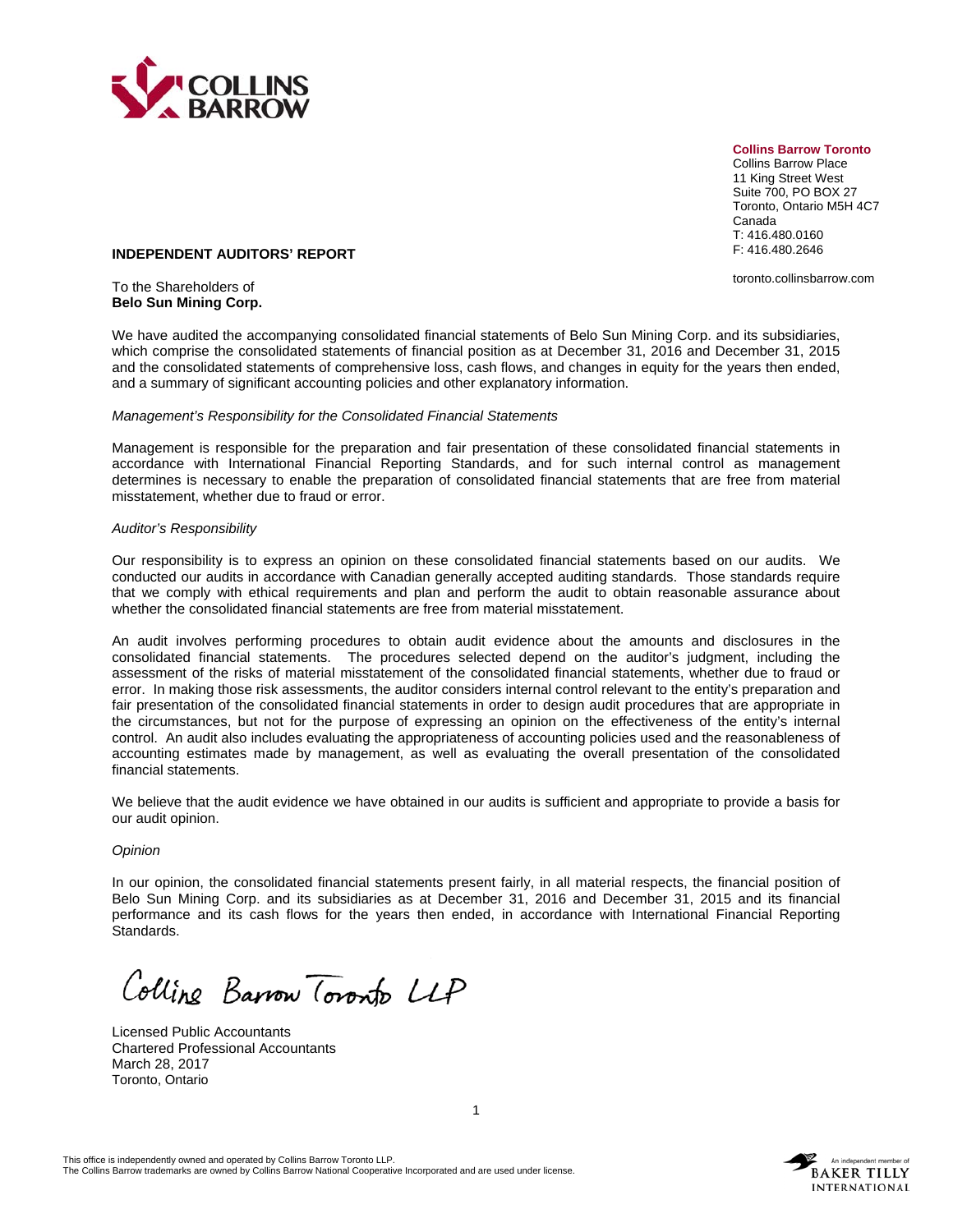## **Annual Consolidated Statements of Financial Position Belo Sun Mining Corp.**

## **(Expressed in Canadian dollars)**

|                                                             |                | December 31,   |                 | December 31, |                 |
|-------------------------------------------------------------|----------------|----------------|-----------------|--------------|-----------------|
|                                                             | <b>Notes</b>   |                | 2016            |              | 2015            |
| <b>Assets</b>                                               |                |                |                 |              |                 |
| <b>Current assets</b>                                       |                |                |                 |              |                 |
| Cash and cash equivalents                                   |                | \$             | 82,385,921      | \$           | 9,459,780       |
| Prepaid expenses and sundry receivables                     | 3              |                | 269,064         |              | 186,416         |
|                                                             |                |                | 82,654,985      |              | 9,646,196       |
| <b>Non-current assets</b>                                   |                |                |                 |              |                 |
| Land and equipment                                          | 6              |                | 12,084,967      |              | 10,768,285      |
| Term investment                                             | 5              |                | 626,233         |              | 475,926         |
| <b>Total Assets</b>                                         |                | $\mathfrak{L}$ | 95,366,185      | \$           | 20,890,407      |
|                                                             |                |                |                 |              |                 |
| <b>Liabilities and Equity</b>                               |                |                |                 |              |                 |
| <b>Current liabilities</b>                                  |                |                |                 |              |                 |
| Accounts payable and accrued liabilities                    |                | 7 <sup>°</sup> | 8,270,985       | \$           | 3,947,200       |
|                                                             |                |                |                 |              |                 |
| <b>Non-current liabilities</b>                              |                |                |                 |              |                 |
| Long-term liabilities                                       | $\overline{7}$ |                | 1,223,172       |              |                 |
|                                                             |                |                | 9,494,157       |              | 3,947,200       |
|                                                             |                |                |                 |              |                 |
| <b>Equity</b>                                               |                |                |                 |              |                 |
| Share capital                                               | 8              |                | 264,043,853     |              | 178,773,178     |
| Shares held in trust for settlement of share-based payments | 9              |                | (454, 557)      |              |                 |
| Share-based payments reserve                                | 9              |                | 6,790,425       |              | 9,099,780       |
| Accumulated other comprehensive income                      |                |                | 1,432,903       |              | 1,726,705       |
| <b>Deficit</b>                                              |                |                | (185, 940, 596) |              | (172, 656, 456) |
| <b>Total Equity</b>                                         |                |                | 85,872,028      |              | 16,943,207      |
| <b>Total Liabilities and Equity</b>                         |                | \$             | 95,366,185      | \$           | 20,890,407      |
|                                                             |                |                |                 |              |                 |
| Commitments and contingencies                               | 15             |                |                 |              |                 |
| Subsequent events                                           | 17             |                |                 |              |                 |
|                                                             |                |                |                 |              |                 |
| Approved on behalf of the Directors:                        |                |                |                 |              |                 |
| "Denis Arsenault"                                           |                |                | "Mark Eaton"    |              |                 |
| Director                                                    |                |                | <b>Director</b> |              |                 |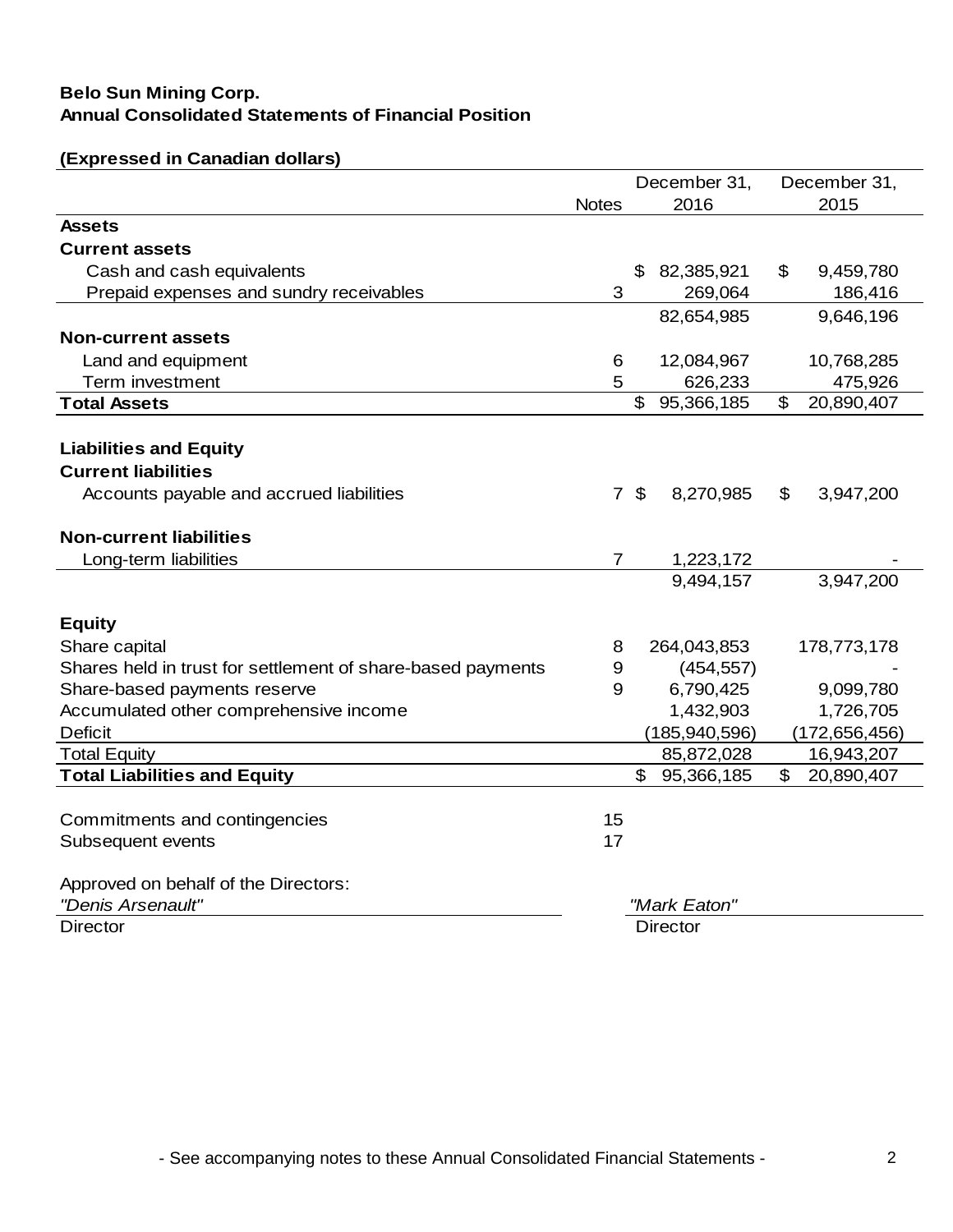## **Annual Consolidated Statements of Comprehensive Loss Belo Sun Mining Corp.**

## **(Expressed in Canadian dollars)**

|                                                        |              | Years ended    |                 |                |                |  |
|--------------------------------------------------------|--------------|----------------|-----------------|----------------|----------------|--|
|                                                        |              |                | December 31,    |                |                |  |
|                                                        | <b>Notes</b> |                | 2016            |                | 2015           |  |
| Expenses                                               |              |                |                 |                |                |  |
| Salaries, wages and consulting fees                    | 14           |                | 3,503,104       |                | 4,069,238      |  |
| Legal and audit fees                                   |              |                | 125,680         |                | 122,687        |  |
| General and administration                             |              |                | 1,942,631       |                | 1,405,744      |  |
| Depreciation                                           |              |                | 213,390         |                | 272,079        |  |
| Share-based payments                                   | 9            |                | 5,999,962       |                | 1,728,000      |  |
| Exploration and evaluation expenses                    | 4            |                | 2,794,091       |                | 2,466,709      |  |
| <b>Engineering studies</b>                             | 4            |                | 727,038         |                | 1,138,747      |  |
| Foreign exchange loss/(gain)                           |              |                | 602,976         |                | (664, 635)     |  |
| Loss from operations                                   |              |                | (15,908,872)    |                | (10,538,569)   |  |
|                                                        |              |                |                 |                |                |  |
| Interest income                                        |              |                | 425,009         |                | 215,040        |  |
| Gain on disposal of assets                             | 6            |                | 5,734           |                | 12,662         |  |
| Net loss for the year                                  |              |                | (15, 478, 129)  |                | (10, 310, 867) |  |
| Other Comprehensive Income:                            |              |                |                 |                |                |  |
| Items that may be reclassified to profit/loss          |              |                |                 |                |                |  |
| Exchange differences on translating foreign operations |              |                | (293, 802)      |                | 1,104,202      |  |
| Comprehensive loss for the year                        |              |                | \$ (15,771,931) | $\mathfrak{L}$ | (9,206,665)    |  |
|                                                        |              |                |                 |                |                |  |
| Loss per share:                                        |              |                |                 |                |                |  |
| <b>Basic and diluted</b>                               | 11           | $\mathfrak{F}$ | (0.04)          | \$             | (0.03)         |  |
| Weighted average number of shares outstanding:         |              |                |                 |                |                |  |
| <b>Basic and diluted</b>                               |              |                | 414,064,483     |                | 335,460,504    |  |
|                                                        |              |                |                 |                |                |  |

*Certain comparative figures have been reclassified to conform to the presentation in the current period.*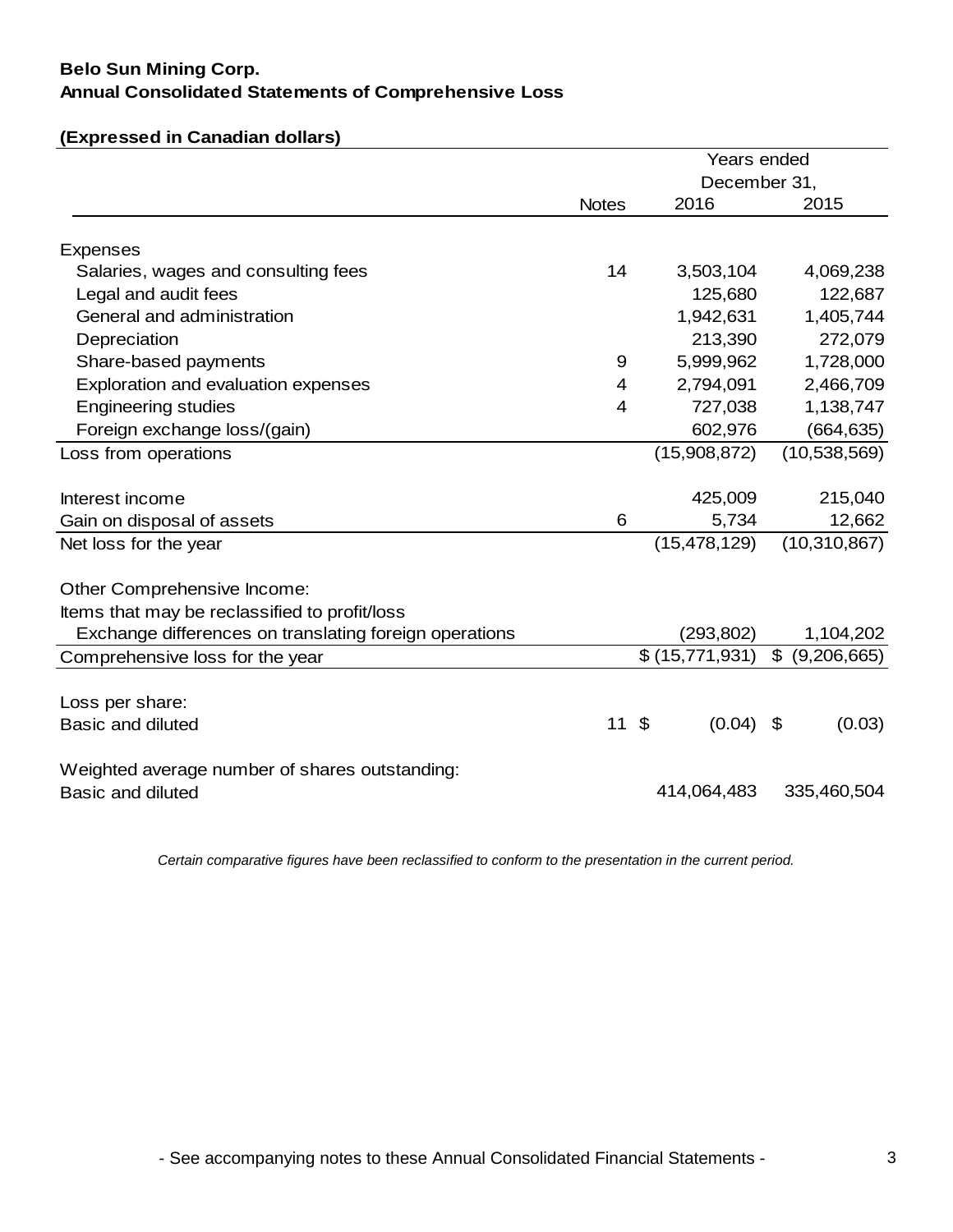# **Annual Consolidated Statements of Cash Flows Belo Sun Mining Corp.**

## **(Expressed in Canadian dollars)**

|                                                                         |              | Years ended         |    |                |  |  |
|-------------------------------------------------------------------------|--------------|---------------------|----|----------------|--|--|
|                                                                         |              | December 31,        |    |                |  |  |
|                                                                         | <b>Notes</b> | 2016                |    | 2015           |  |  |
| Cash provided by (used in) operations:                                  |              |                     |    |                |  |  |
| Net (loss)                                                              |              | $$(15,478,129)$ \\$ |    | (10, 310, 867) |  |  |
| Items not involving cash:                                               |              |                     |    |                |  |  |
| Share-based payments                                                    | 9            | 5,999,962           |    | 1,728,000      |  |  |
| Depreciation                                                            |              | 213,390             |    | 272,079        |  |  |
| Interest income                                                         |              | (425,009)           |    | (215,040)      |  |  |
| Interest income received                                                |              | 365,366             |    | 172,740        |  |  |
| Gain on sale of asset                                                   | 6            | (5,734)             |    | (12,662)       |  |  |
| Unrealized (gain)/loss on foreign exchange                              |              | (115,037)           |    | 95,379         |  |  |
| Working capital adjustments:                                            |              |                     |    |                |  |  |
| Change in prepaid expenses and sundry receivables                       |              | (82, 648)           |    | 31,108         |  |  |
| Change in accounts payables and accrued liabilities                     |              | 1,133,900           |    | (830, 299)     |  |  |
| Net cash (used in) operating activities                                 |              | (8,393,939)         |    | (9,069,562)    |  |  |
|                                                                         |              |                     |    |                |  |  |
| <b>Investing activities</b>                                             |              |                     |    |                |  |  |
| Expenditures on land and equipment                                      | 6            | (2,866,846)         |    | (1,714,264)    |  |  |
| Proceeds from sale of assets                                            | 6            | 5,734               |    | 33,493         |  |  |
| Net cash (used in) investing activities                                 |              | (2,861,112)         |    | (1,680,771)    |  |  |
|                                                                         |              |                     |    |                |  |  |
| <b>Financing activities</b>                                             |              |                     |    |                |  |  |
| Private placements                                                      | 8            | 87,020,800          |    | 15,000,000     |  |  |
| Cost of issue                                                           | 7, 8         | (4,085,770)         |    | (30,050)       |  |  |
| Exercise of options                                                     |              | 1,648,780           |    | 9,600          |  |  |
| Purchase of shares held in trust for settlement of share-based payments | 9            | (454, 557)          |    |                |  |  |
| Net cash provided by financing activities                               |              | 84,129,253          |    | 14,979,550     |  |  |
|                                                                         |              |                     |    |                |  |  |
| Change in cash and cash equivalents                                     |              | 72,874,202          |    | 4,229,217      |  |  |
| Cash and cash equivalents, beginning of the year                        |              | 9,459,780           |    | 5,413,418      |  |  |
| Effect of exchange rate on cash held                                    |              | 51,939              |    | (182, 855)     |  |  |
| Cash and cash equivalents, end of the year                              |              | \$82,385,921        | \$ | 9,459,780      |  |  |
|                                                                         |              |                     |    |                |  |  |
| Cash and cash equivalents are comprised of:                             |              |                     |    |                |  |  |
| Cash in bank                                                            |              | 82,101,187<br>\$    | \$ | 8,748,653      |  |  |
| Short-term money market instruments                                     |              | 284,734<br>\$       | \$ | 711,127        |  |  |
|                                                                         |              | \$82,385,921        | \$ | 9,459,780      |  |  |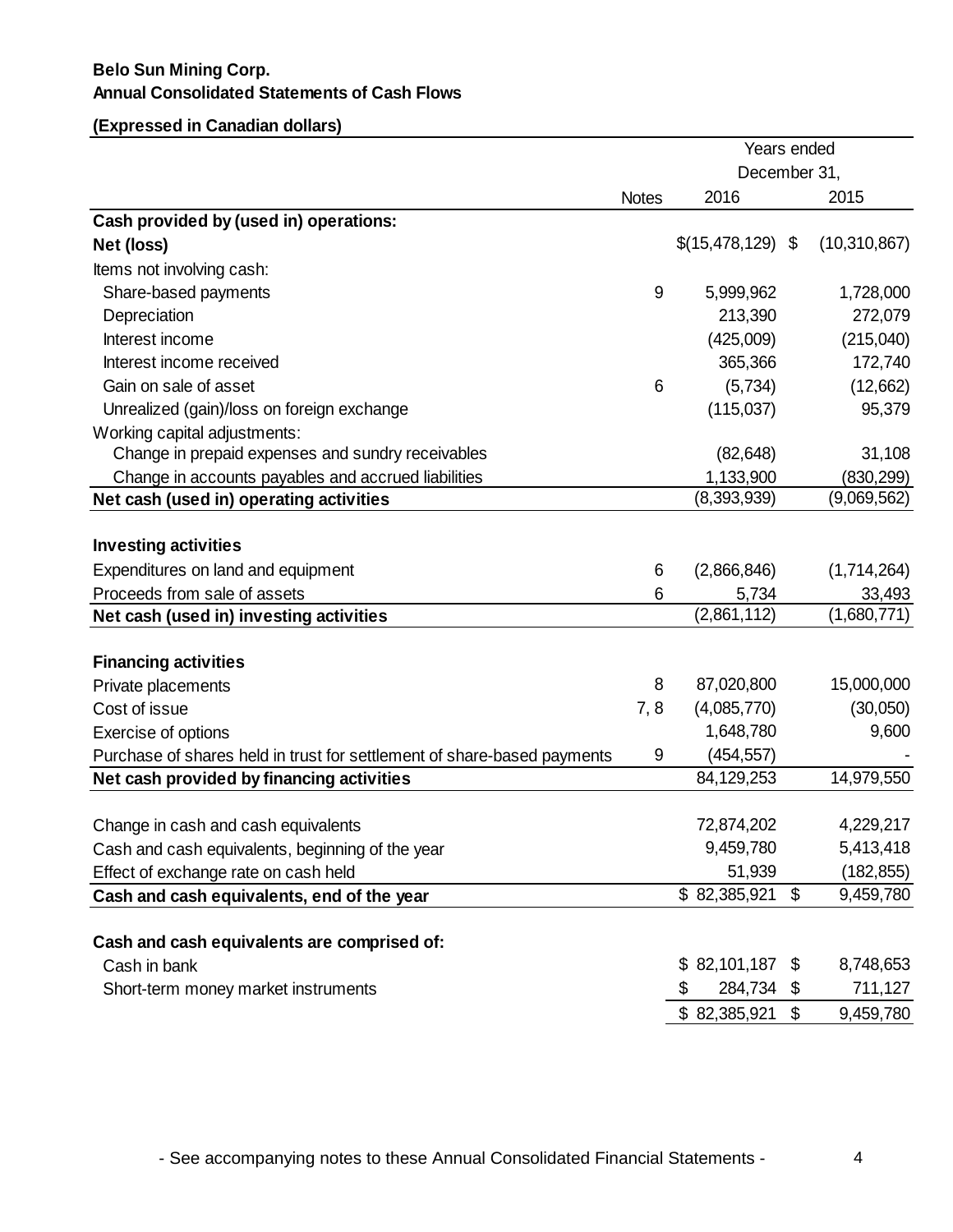## **Belo Sun Mining Corp. Annual Consolidated Statements of Changes in Equity**

## **(Expressed in Canadian dollars)**

|                                                           |             |                      | Shares held          |               |                 |                       |                  |
|-----------------------------------------------------------|-------------|----------------------|----------------------|---------------|-----------------|-----------------------|------------------|
|                                                           |             |                      | in trust for         |               | Accumulated     |                       |                  |
|                                                           |             |                      | settlement of        | Share-Based   | Other           |                       |                  |
|                                                           | Number      |                      | share-based          | Payments      | Comprehensive   |                       |                  |
|                                                           | of Shares   | <b>Share Capital</b> | payments             | Reserve       | Income          | <b>Deficit</b>        | Total            |
| Balance, December 31, 2015                                | 359,642,915 | \$178,773,178        | \$<br>$\blacksquare$ | \$9,099,780   | \$<br>1,726,705 | \$<br>(172, 656, 456) | \$<br>16,943,207 |
| Private placement                                         | 100,000,000 | 87,020,800           |                      |               |                 |                       | 87,020,800       |
| Cost of issue                                             |             | (4,618,524)          |                      |               |                 |                       | (4,618,524)      |
| Exercise of stock options                                 | 5,947,000   | 1,648,780            |                      |               |                 |                       | 1,648,780        |
| Valuation allocation for exercise of options              |             | 1,219,619            |                      | (1,219,619)   |                 |                       |                  |
| Valuation allocation for expiry of options                |             |                      |                      | (2, 193, 989) |                 | 2,193,989             |                  |
| Stock-based compensation                                  |             |                      |                      | 1,104,253     |                 |                       | 1,104,253        |
| Purchase of shares held in trust for settlement of share- |             |                      |                      |               |                 |                       |                  |
| based payments                                            |             |                      | (454, 557)           |               |                 |                       | (454, 557)       |
| Other comprehensive loss                                  |             |                      |                      |               | (293, 802)      |                       | (293, 802)       |
| Net loss                                                  |             |                      |                      |               |                 | (15, 478, 129)        | (15, 478, 129)   |
| Balance, December 31, 2016                                | 465,589,915 | \$264,043,853        | \$<br>(454, 557)     | \$6,790,425   | \$<br>1,432,903 | \$<br>(185, 940, 596) | \$<br>85,872,028 |
|                                                           |             |                      |                      |               | \$              |                       |                  |
| Balance, December 31, 2014                                | 297,062,915 | \$163,787,228        | \$                   | \$10,335,113  | 622,503         | \$<br>(165, 302, 522) | \$<br>9,442,322  |
| Private placement                                         | 62,500,000  | 15,000,000           |                      |               |                 |                       | 15,000,000       |
| Cost of issue                                             |             | (30,050)             |                      |               |                 |                       | (30,050)         |
| Exercise of stock options                                 | 80,000      | 9,600                |                      |               |                 |                       | 9,600            |
| Valuation allocation for exercise of options              |             | 6,400                |                      | (6,400)       |                 |                       |                  |
| Valuation allocation for expiry/cancellation of options   |             |                      |                      | (2,956,933)   |                 | 2,956,933             |                  |
| Stock-based compensation                                  |             |                      |                      | 1,728,000     |                 |                       | 1,728,000        |
| Other comprehensive income                                |             |                      |                      |               | 1,104,202       |                       | 1,104,202        |
| Net loss                                                  |             |                      |                      |               |                 | (10, 310, 867)        | (10, 310, 867)   |
| Balance, December 31, 2015                                | 359,642,915 | \$178,773,178        | \$                   | \$9,099,780   | 1,726,705       | \$<br>(172, 656, 456) | 16,943,207       |

- See accompanying notes to these Annual Consolidated Financial Statements -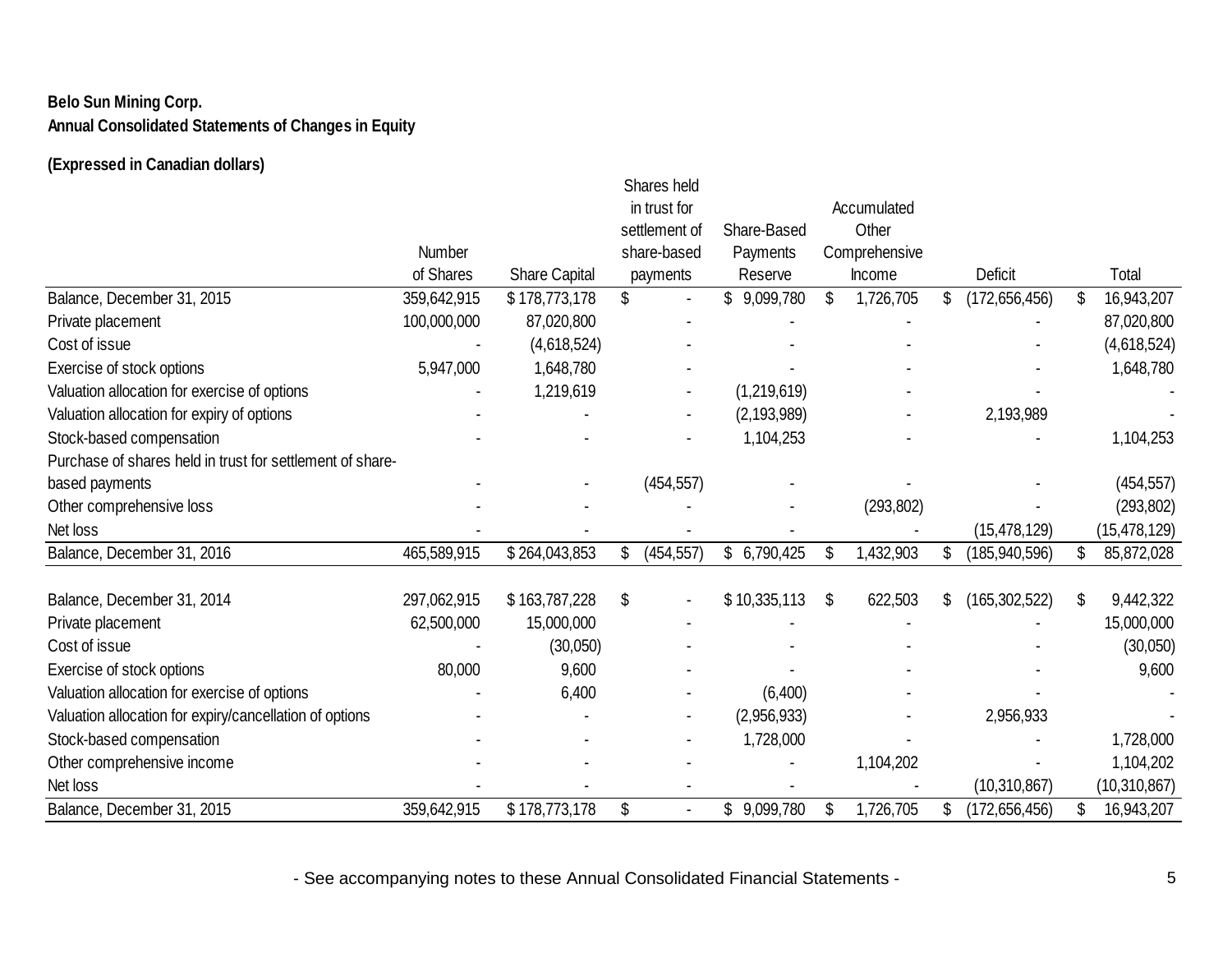#### **1. Nature of operations**

Belo Sun Mining Corp. ("Belo Sun" or the "Company"), through its subsidiaries (Note 14), is a gold exploration company engaged in the exploration of properties located in Brazil. The Company is a publicly listed company incorporated in the Province of Ontario. The Company's shares are listed on the Toronto Stock Exchange and trade under the symbol "BSX". The Company's head office is located at 65 Queen Street West, 8th Floor, Toronto, Ontario, Canada, M5H 2M5.

Although the Company has taken steps to verify title to the properties on which it is conducting exploration and in which it has an interest, in accordance with industry standards for the current stage of exploration of such properties, these procedures do not guarantee the Company's title. Property title may be subject to unregistered prior agreements, unregistered claims, aboriginal claims and noncompliance with regulatory and environmental requirements.

The business of mining and exploring for minerals involves a high degree of risk and there can be no assurance that current exploration programs will result in profitable mining operations. The Company's continued existence is dependent upon the preservation of its interests in the underlying properties, the achievement of profitable operations, or the ability of the Company to raise additional financing, if necessary, or alternatively upon the Company's ability to dispose of its interests on an advantageous basis. Changes in future conditions could require material write-downs of the carrying values. The Company's mining assets that are located outside of North America are subject to the risk of foreign investment, including increases in taxes and royalties, renegotiation of contracts, expropriation and currency exchange fluctuations and restrictions.

#### **2. Significant accounting policies**

These annual consolidated financial statements of the Company and its subsidiaries have been prepared in accordance with International Financial Reporting Standards ("IFRS") as issued by the International Accounting Standards Board ("IASB") and Interpretations of the International Financial Reporting Interpretations Committee ("IFRIC"), effective for the Company's reporting for the year ended December 31, 2016. The policies as set out below were consistently applied to all the periods presented unless otherwise noted. The Board of Directors approved these annual consolidated financial statements for issue on March 28, 2017.

#### **a) Basis of preparation**

These annual consolidated financial statements were prepared on a going concern basis, under the historical cost convention, as modified by the revaluation of financial assets and financial liabilities (including derivative instruments) at fair value through profit or loss.

The preparation of financial statements requires the use of certain critical accounting estimates. It also requires management to exercise judgment in applying the Company's accounting policies.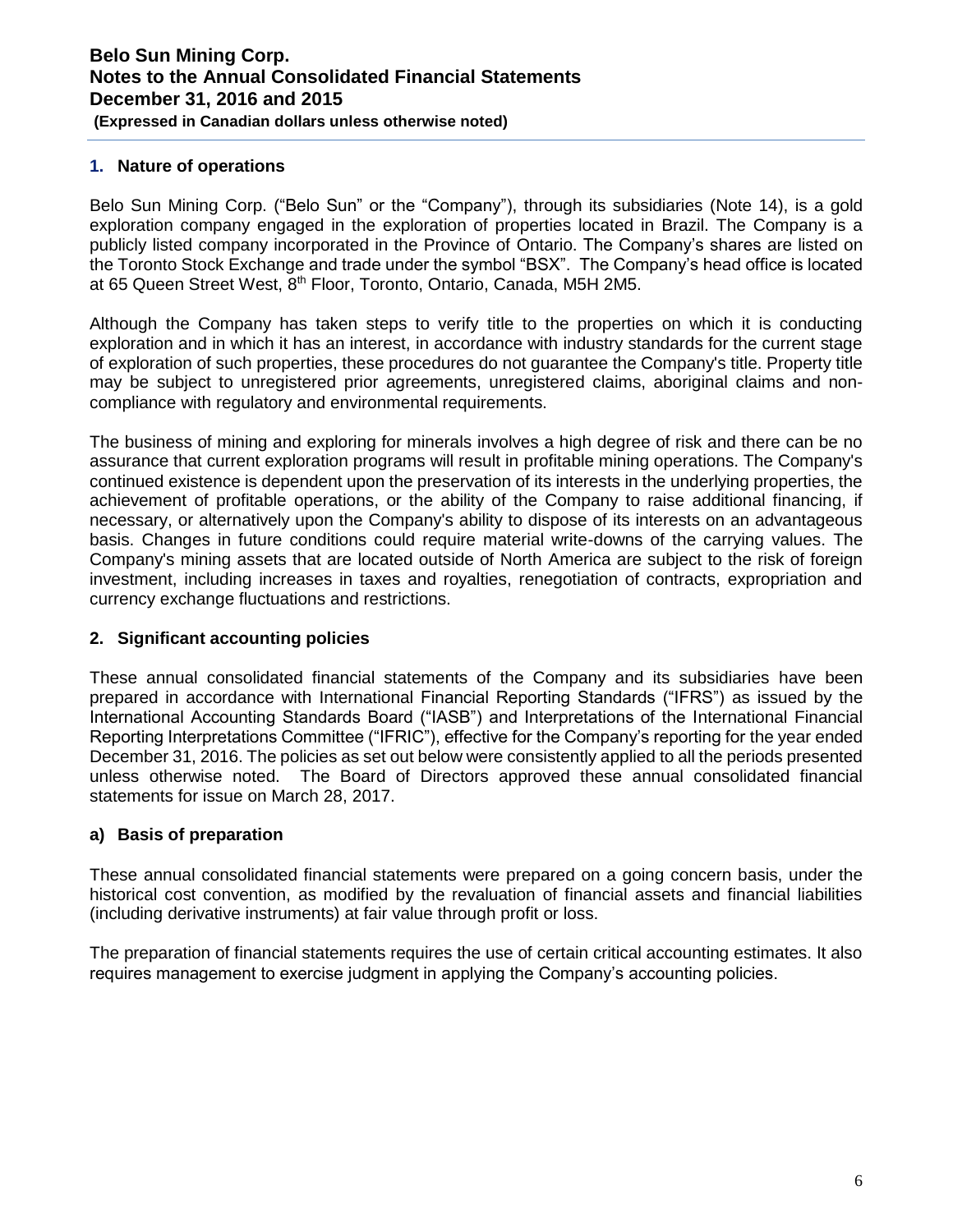#### **2. Significant accounting policies (continued)**

#### **b) New and future accounting policies**

Certain pronouncements were issued by the IASB or the IFRIC that are mandatory for accounting periods on or after January 1, 2016 or later periods. Many are not applicable or do not have a significant impact to the Company and have been excluded.

IAS 1 – Presentation of Financial Statements ("IAS 1") was amended in December 2014 in order to clarify, among other things, that information should not be obscured by aggregating or by providing immaterial information, that materiality consideration apply to all parts of the financial statements and that even when a standard requires a specific disclosure, materiality considerations do apply. The amendments are effective for annual periods beginning on or after January 1, 2016. There was no material impact from the adoption of IAS 1.

IAS 16 – Property, Plant and Equipment and IAS 38 – Intangible Assets are applied retrospectively and clarify in IAS 16 and IAS 38 that the asset may be revalued by reference to observable data on either the gross or the net carrying amount. In addition, the accumulated depreciation or amortization is the difference between the gross and carrying amounts of the asset. This policy will become effective for annual periods starting after, or on January 1, 2016. There was no material impact from the adoption of IAS 16.

IFRS 9 – Financial Instruments ("IFRS 9") was issued by the IASB in November 2009 with additions in October 2010 and May 2013 and will replace IAS 39 Financial Instruments: Recognition and Measurement ("IAS 39"). IFRS 9 uses a single approach to determine whether a financial asset is measured at amortized cost or fair value, replacing the multiple rules in IAS 39. The approach in IFRS 9 is based on how an entity manages its financial instruments in the context of its business model and the contractual cash flow characteristics of the financial assets. Most of the requirements in IAS 39 for classification and measurement of financial liabilities were carried forward unchanged to IFRS 9, except that an entity choosing to measure a financial liability at fair value will present the portion of any change in its fair value due to changes in the entity's own credit risk in other comprehensive income, rather than within profit or loss. The new standard also requires a single impairment method to be used, replacing the multiple impairment methods in IAS 39. IFRS 9 is effective for annual periods beginning on or after January 1, 2018. Earlier adoption is permitted. The Company is evaluating the potential impact of the adoption of IFRS 9.

IFRS 15 - Revenue from Contracts with Customers ("IFRS 15") addresses how and when entities recognize revenue, as well as requires more detailed and relevant disclosures. IFRS 15 supersedes IAS 11 Construction Contracts, IAS 18 Revenue, IFRIC 13 Customer Loyalty Programs, IFRIC 15 Agreements for the Construction of Real Estate, IFRIC 18 Transfers of Assets from Customers and SIC-31 Revenue - Barter Transactions Involving Advertising Services. The Section provides a single, principles based five-step model to be applied to all contracts with customers, with certain exceptions. The standard is effective for annual periods beginning on or after January 1, 2018. Earlier application is permitted. The Company will assess the impact of adopting IFRS 15 prior to commencement of commercial production.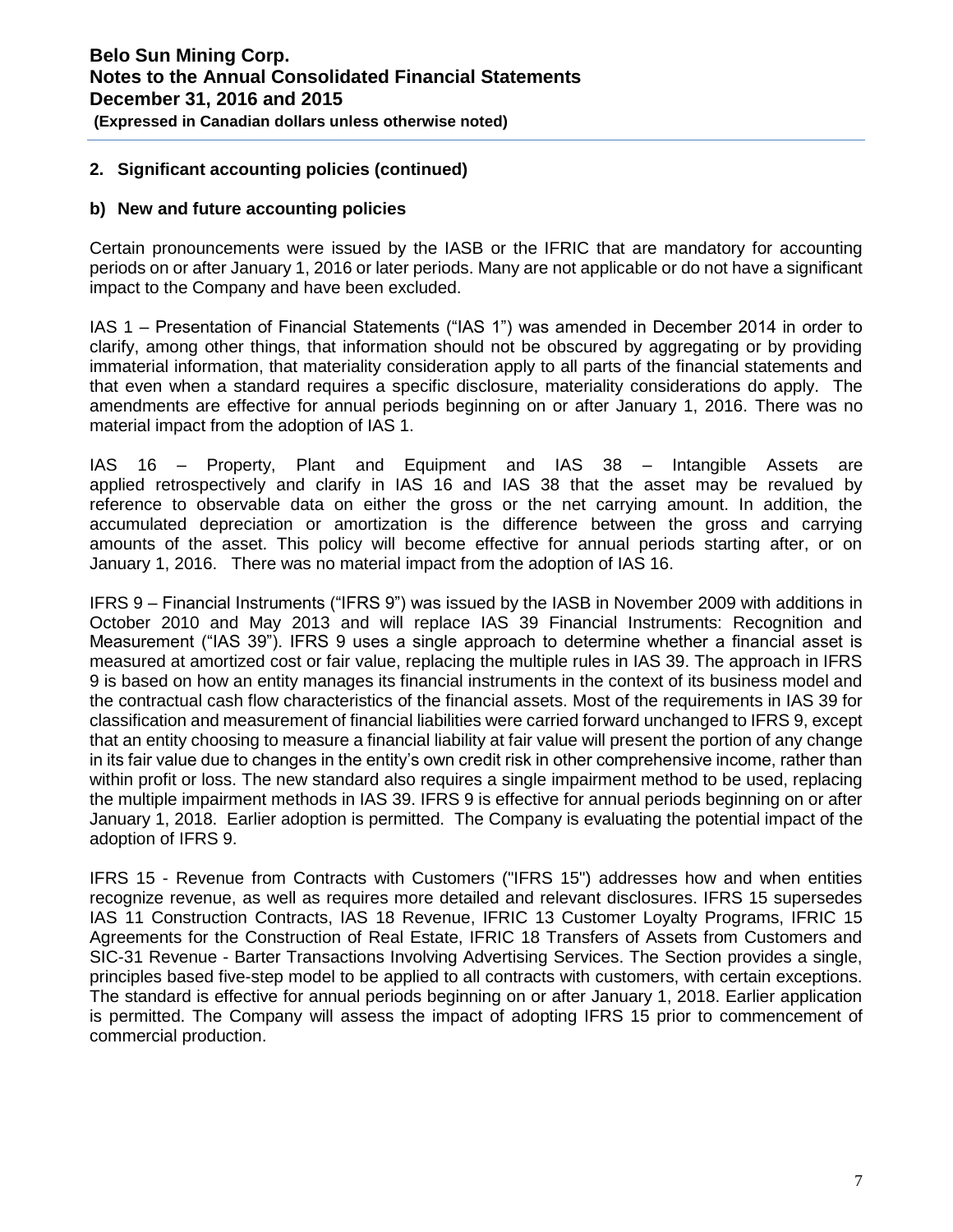#### **2. Significant accounting policies (continued)**

IFRS 16 – Leases ('IFRS 16") replaces IAS 17, Leases ("IAS 17"). The new model requires the recognition of almost all lease contracts on a lessee's statement of financial position as a lease liability reflecting future lease payments and a 'right-of-use asset' with exceptions for certain short-term leases and leases of low-value assets. In addition, the lease payments are required to be presented on the statement of cash flow within operating and financing activities for the interest and principal portions, respectively. IFRS 16 is effective for annual periods beginning on or after January 1, 2019, with early adoption permitted if IFRS 15, Revenue from Contracts with Customers, is also applied. The Company is evaluating the impact of the adoption of IFRS 16.

#### **c) Principles of consolidation**

#### **(i) Subsidiaries**

All entities in which the Company has a controlling interest (Note 14) are fully consolidated from the date that control commences until the date that control ceases. Control exists when the Company is exposed, or has rights, to variable returns from its involvement with the investee and has the ability to affect those returns through its power over the investee.

#### **(ii) Transactions eliminated on consolidation**

Intercompany balances and any unrealized gains and losses or income and expenses arising from intercompany transactions are eliminated in preparing the consolidated financial statements.

#### **d) Significant accounting judgments, estimates and assumptions**

The preparation of these annual consolidated financial statements requires management to make estimates and assumptions that affect the reported amounts of assets and liabilities at the date of the financial statements and reported amounts of expenses during the reporting period. These annual consolidated financial statements include estimates, which, by their nature, are uncertain. The impacts of such estimates are pervasive throughout the annual consolidated financial statements, and may require accounting adjustments based on future occurrences. Revisions to accounting estimates are recognized in the period in which the estimate is revised, on a prospective basis. The revision may affect current or both current and future periods.

Information about critical judgments and estimates in applying accounting policies, and areas where assumptions and estimation uncertainties that have a significant risk of resulting in a material adjustment within the next financial year are included in the following areas:

#### • Asset impairment charges

In the determination of potential impairment charges, management evaluates indicators in accordance with IAS 36 – Impairment of Assets. These determinations and their individual assumptions require that management make a decision based on the best available information at each reporting period.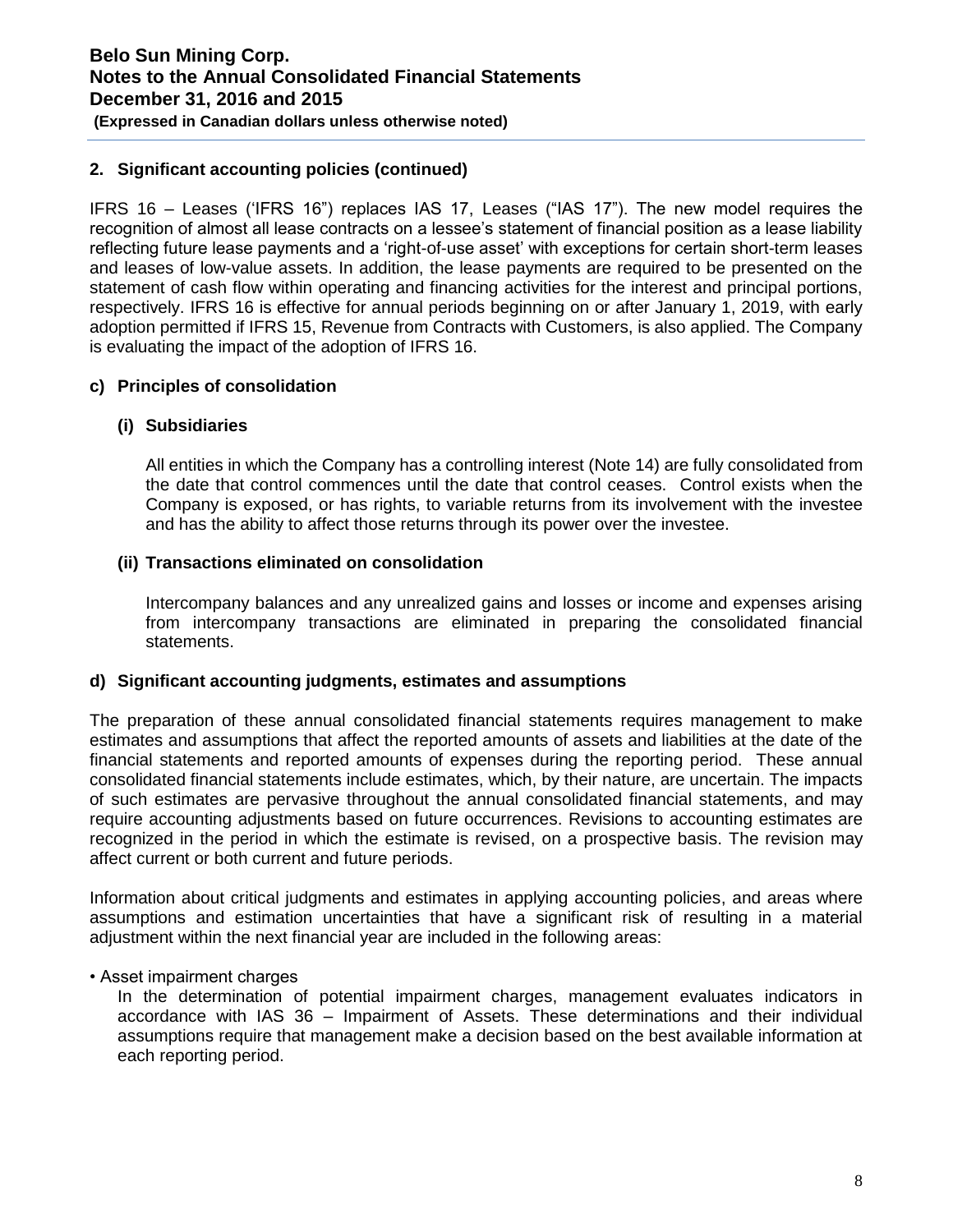## **Belo Sun Mining Corp. Notes to the Annual Consolidated Financial Statements December 31, 2016 and 2015**

**(Expressed in Canadian dollars unless otherwise noted)** 

#### **2. Significant accounting policies (continued)**

• Recognition of deferred tax assets

In assessing the probability of realizing income tax assets recognized, management makes estimates related to expectations of future taxable income, applicable tax planning opportunities, expected timing of reversals of existing temporary differences and the likelihood that tax positions taken will be sustained upon examination by applicable tax authorities. In making its assessments, management gives additional weight to positive and negative evidence that can be objectively verified. Estimates of future taxable income are based on forecasted cash flows from operations and the application of existing tax laws in each jurisdiction. The Company reassesses unrecognized income tax assets at each reporting period.

• Title to land

In assessing the recognition of land acquired with deferred payment terms as an asset, management must make an assumption as to whether the title of the land has passed. Management has determined that the Company has obtained title to the land upon execution of the land purchase agreements as outlined within the agreements themselves.

• Share-based payments

Management determines costs for share-based payments using market-based valuation techniques. The fair value of the market-based and performance-based share awards are determined at the date of grant using generally accepted valuation techniques. Assumptions are made and judgment used in applying valuation techniques. These assumptions and judgments include estimating the future volatility of the stock price, expected dividend yield, future employee turnover rates and future employee stock option exercise behaviours and corporate performance. Such judgments and assumptions are inherently uncertain. Changes in these assumptions affect the fair value estimates. The valuation of the DSUs (Note 9) uses the assumption that they will be settled in cash.

• Assessment of the project stage for mineral properties and activities

In determining whether the Company is in the exploration and evaluation stage or the development stage, management must make an assessment as to whether the technical feasibility and commercial viability of extracting the mineral resource are demonstrable. Management assesses several considerations including technical studies performed by consultants and the status of licenses to make this assessment. As at December 31, 2016, management's assessment was that the Company was still in the exploration and evaluation stage as the Company was waiting to receive its construction license before commencing development activity (Note 17).

• Estimation of asset lives and depreciation and amortization

Depreciation expenses are allocated based on assumed asset lives and depreciation rates. Should the asset life or depreciation rate differ from the initial estimate, an adjustment would be made in the statement of comprehensive loss.

• Determination of functional currency

Under IFRS, each entity within the Company has its results measured using the currency of the primary economic environment in which the entity operates (the "functional" currency). Judgment is necessary in assessing each entity's functional currency. The Company considers the currency of expenses and outflows, as well as financing activities as part of its decision-making process.

• Contingencies Refer to Note 15.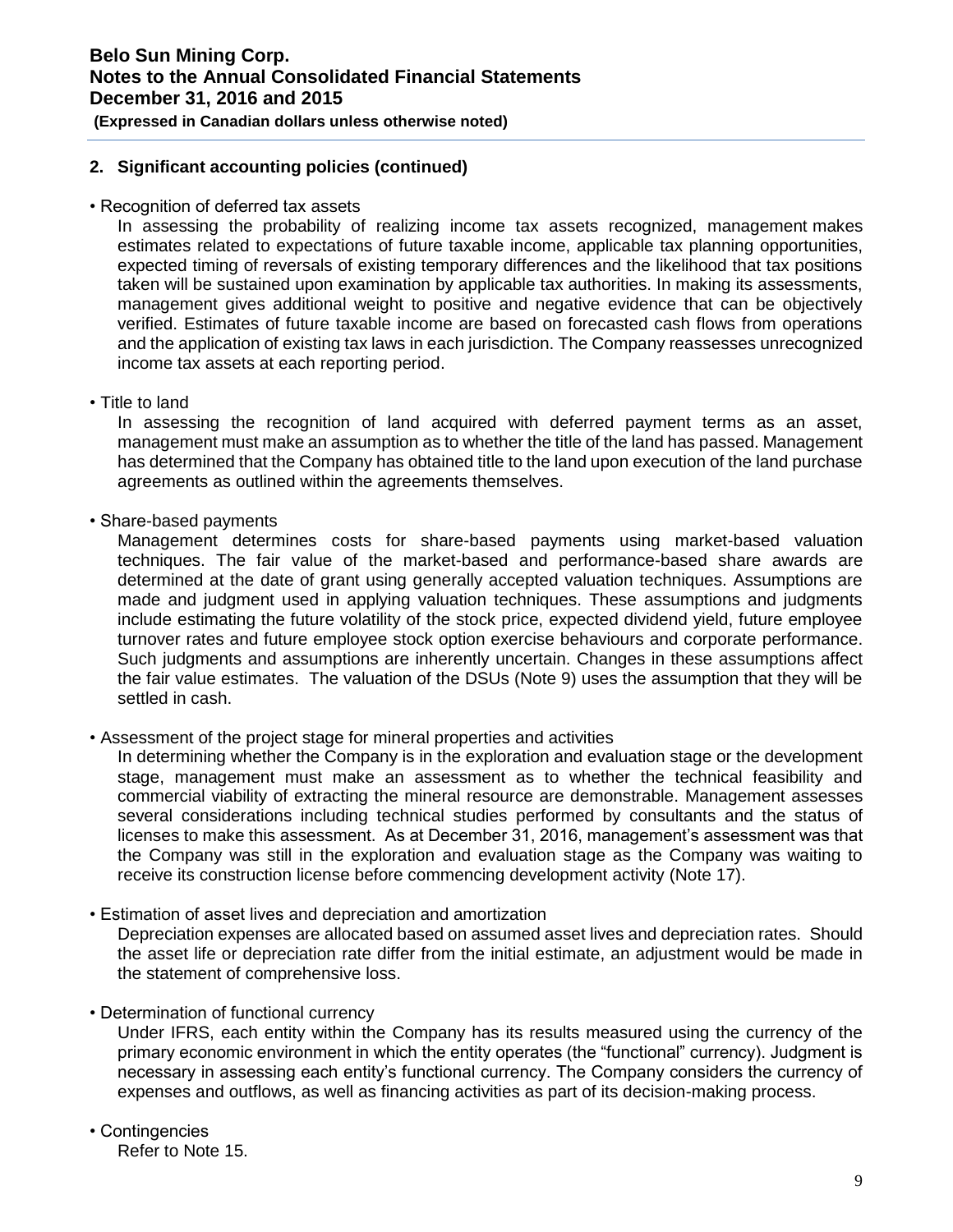#### **2. Significant accounting policies (continued)**

#### **e) Presentation and functional currency**

The Company's annual consolidated financial statements are presented in Canadian dollars. The Company's functional and presentation currency is the Canadian dollar. The Company's subsidiaries' functional currency is the United States dollar.

## **f) Foreign currency translation**

Foreign currency transactions are initially recorded in the functional currency at the transaction date exchange rate. At closing date, monetary assets and liabilities denominated in a foreign currency are translated into the functional currency at the closing date exchange rate. Non-monetary assets and liabilities denominated in a foreign currency are translated into the functional currency at the historical rate effective on the date of the transactions. All foreign currency adjustments are expensed, apart from adjustments on borrowing in foreign currencies, constituting a hedge for the net investment in a foreign entity. These adjustments are allocated directly to equity until the divestiture of the net investment.

Financial statements of subsidiaries for which the functional currency is not the Canadian dollar are translated into Canadian dollars as follows: all asset and liability accounts are translated at the periodend exchange rate and all earnings and expense accounts and cash flow statement items are translated at average exchange rates for the period. The resulting translation gains and losses are recorded as exchange differences on translating foreign operations in accumulated other comprehensive income ("AOCI").

#### **g) Cash and cash equivalents**

Cash and cash equivalents consists of cash in banks, short-term money market instruments, call deposits and other highly liquid investments with initial maturities of three months or less. Investments in securities, investments with initial maturities greater than three months without an early redemption feature and bank accounts subject to restrictions, other than restrictions due to regulations specific to a country or activity sector (exchange controls, etc.) are not presented as cash equivalents but as financial assets.

#### **h) Derivative financial instruments**

The Company does not use derivative financial instruments to hedge its exposure to foreign exchange and interest rate risks arising from operational, financing and investment activities. In accordance with its treasury policy, the Company does not hold or issue derivative financial instruments for trading purposes.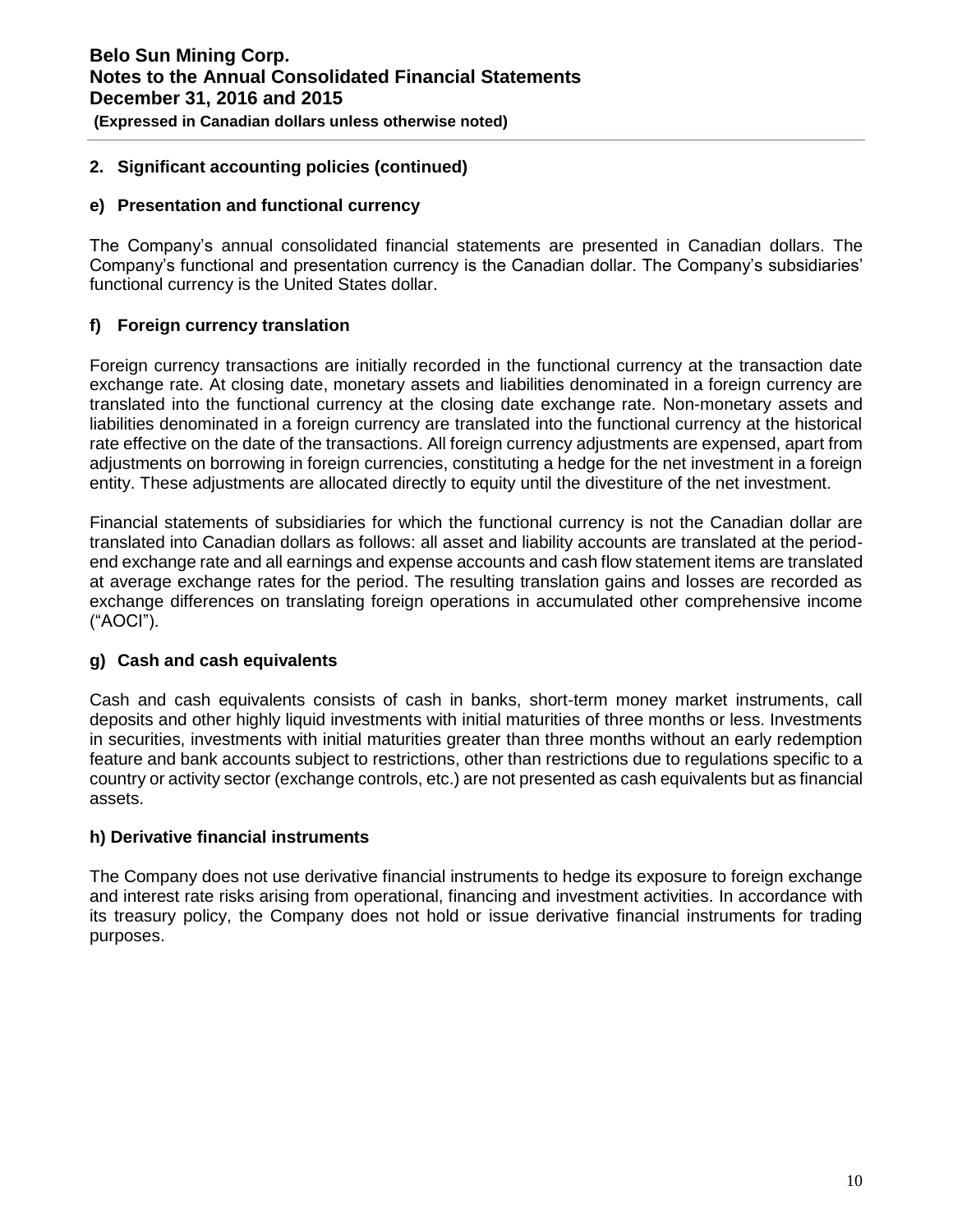#### **2. Significant accounting policies (continued)**

#### **i) Land and equipment**

#### **(i) Assets owned by the Company**

Land and equipment are carried at historical cost less any accumulated depreciation and impairment losses. Historical cost includes the acquisition cost as well as the costs directly attributable to bring the asset to the location and condition necessary for its use in operations. Depreciation is computed using the straight-line method based on the estimated useful life of the assets. Useful life is reviewed at the end of each reporting period.

#### **(ii) Subsequent costs**

The Company recognizes in the carrying amount of an item of land and equipment the cost of replacing part of such an item when that cost is incurred if it is probable that the future economic benefits embodied with the item will flow to the Company and the cost of the item can be measured reliably. All other costs are recognized in the statement of comprehensive loss as an expense as incurred.

#### **(iii) Depreciation**

Depreciation is charged to the statement of comprehensive loss on a straight-line basis over the estimated useful lives of each part of an item of property and equipment. Land is not depreciated. The estimated useful lives in the current and comparative periods are as follows:

- Vehicles 5 years
- Furniture and office equipment 5 to 25 years
- Mining equipment 10 years

#### **k) Exploration and evaluation expenditures**

The Company expenses exploration and evaluation expenditures as incurred. Exploration and evaluation expenditures include acquisition costs of mineral property rights, property option payments and exploration and evaluation activities.

Once a project has been established as commercially viable, technically feasible and the decision to proceed with development has been approved, related development expenditures are capitalized. This includes costs incurred in preparing the site for mining operations. Capitalization ceases when the mine is capable of commercial production.

#### **l) Impairment**

When events or changes in the economic environment indicate a risk of impairment to property and equipment, an impairment test is performed to determine whether the carrying amount of the asset or group of assets under consideration exceeds its or their recoverable amount. Recoverable amount is defined as the higher of an asset's fair value (less costs of disposal) and its value in use. Value in use is equal to the present value of future cash flows expected to be derived from the use and sale of the asset.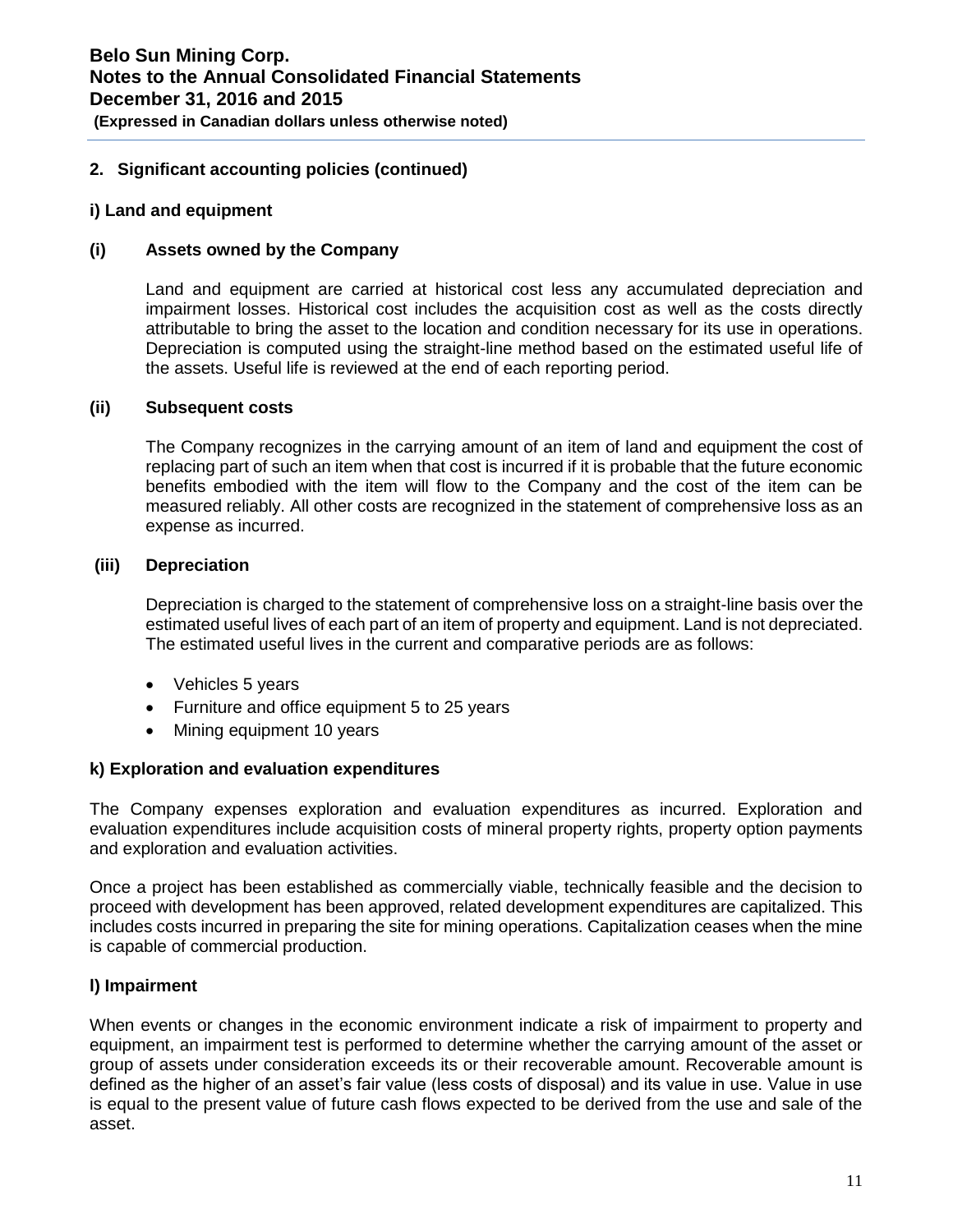#### **2. Significant accounting policies (continued)**

#### **m) Financial Assets**

Financial assets within the scope of IAS 39 Financial Instruments: Recognition and Measurement are classified as financial assets at fair value through profit or loss, loans and receivables, held-to-maturity investments, available-for-sale financial assets, or derivatives. The Company determines the classification of its financial assets at initial recognition.

All financial assets are recognized initially at fair value plus, in the case of investments not at fair value through profit or loss, directly attributable transaction costs.

Purchases or sales of financial assets that require delivery of assets within a time frame established by regulation or convention in the marketplace (regular way trades) are recognized on the trade date, (i.e., the date that the Company commits to purchase or sell the asset).

The Company's financial assets include cash and cash equivalents, sundry receivables and term investment**.** 

#### Financial assets at fair value through profit or loss ("FVTPL"):

Financial assets are classified as FVTPL when acquired principally for the purpose of trading, if so designated by management (fair value option), or if they are derivative assets that are not part of an effective and designated hedging relationship. Financial assets classified as FVTPL are measured at fair value, with changes recognized in the statements of comprehensive loss.

The Company's financial assets classified as FVTPL include cash and cash equivalents, and term investment.

#### Loans and receivables:

Loans and receivables are non-derivative financial assets that have fixed or determinable payments and are not quoted in an active market. Subsequent to initial recognition, loans and receivables are carried at amortized cost using the effective interest method.

Sundry receivables are classified as loans and receivables.

#### De-recognition:

Financial assets are de-recognized when the contractual rights to receive cash flows from the assets expire or when the Company no longer retains substantially all of the risks and rewards of ownership and does not retain control over the financial asset. Any interest in such de-recognized financial assets that is created or retained by the Company is recognized as a separate asset or liability. On de-recognition of a financial asset, the difference between the asset's carrying amount and the sum of the consideration received and receivable and the cumulative gain or loss that had been recognized directly in equity is recognized in the consolidated statement of operations and comprehensive loss.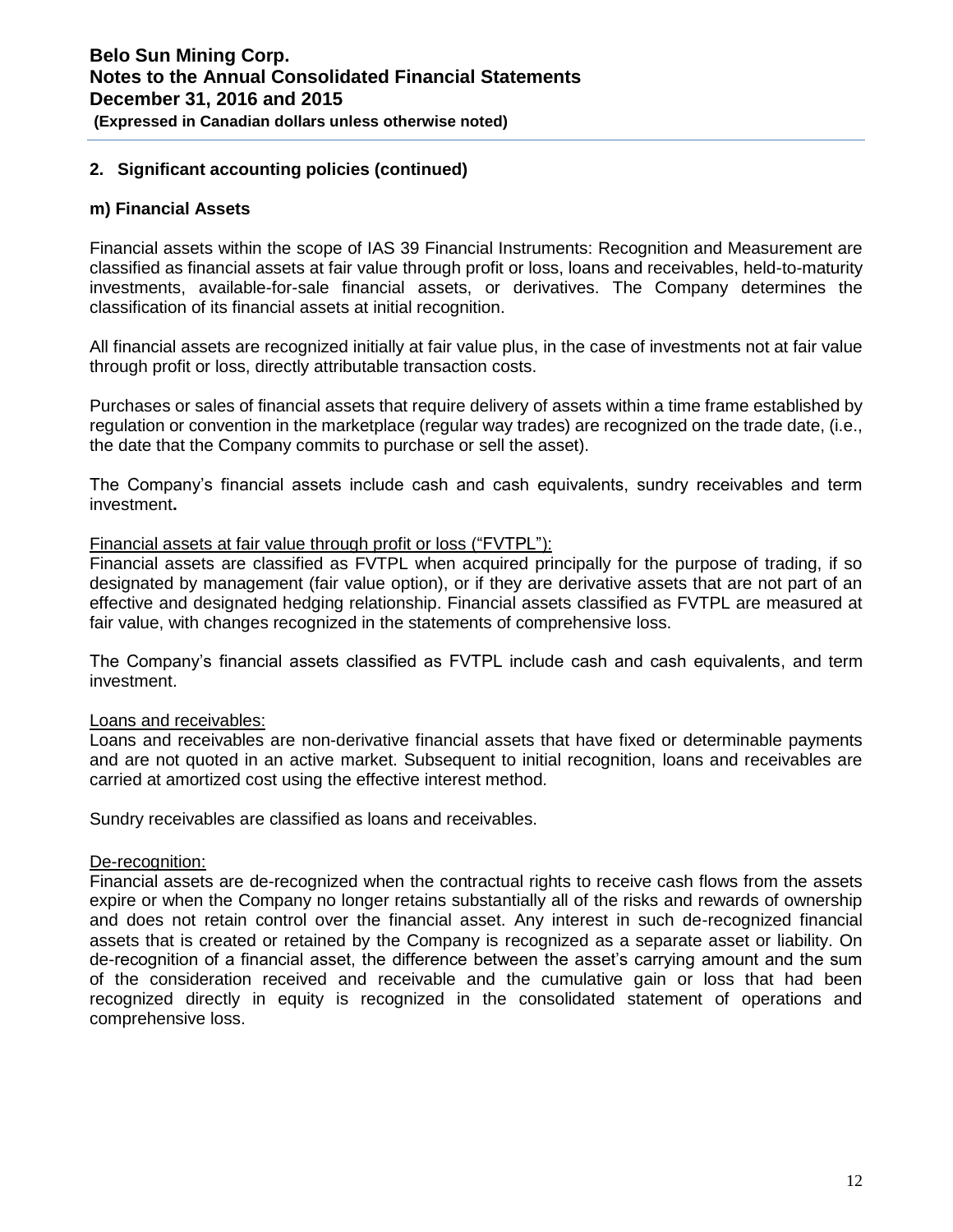#### **2. Significant accounting policies (continued)**

#### **n) Impairment of financial assets**

If there is objective evidence that an impairment loss has been incurred, the amount of the loss is measured as the difference between the asset's carrying amount and the present value of its estimated future cash flows (excluding future expected credit losses that have not yet been incurred). The present value of the estimated future cash flows is discounted at the financial asset's original effective interest rate. If a loan has a variable interest rate, the discount rate for measuring any impairment loss is the current effective interest rate.

#### **o) Financial liabilities**

Financial liabilities within the scope of IAS 39 are classified as financial liabilities at fair value through profit or loss, other financial liabilities, or as derivatives designated as hedging instruments in an effective hedge, as appropriate. The Company determines the classification of its financial liabilities at initial recognition.

All financial liabilities are recognized initially at fair value and in the case of other financial liabilities, plus directly attributable transaction costs.

The Company has classified accounts payable and accrued liabilities, and long-term liabilities as other financial liabilities.

#### De-recognition

A financial liability is derecognized when the obligation under the liability is discharged or cancelled or expires. When an existing financial liability is replaced by another from the same lender on substantially different terms, or the terms of an existing liability are substantially modified, such an exchange or modification is treated as a de-recognition of the original liability and the recognition of a new liability, and the difference in the respective carrying amounts is recognized in the statement of comprehensive loss.

#### **p) Interest income**

Interest income is recognized when it is probable that the economic benefits will flow to the Company and the amount of revenue can be measured reliably. Interest revenue is accrued on a time basis, by reference to the principal outstanding and at the effective interest rate applicable, which is the rate that exactly discounts estimated future cash receipts through the expected life of the financial asset to that asset's net carrying amount on initial recognition.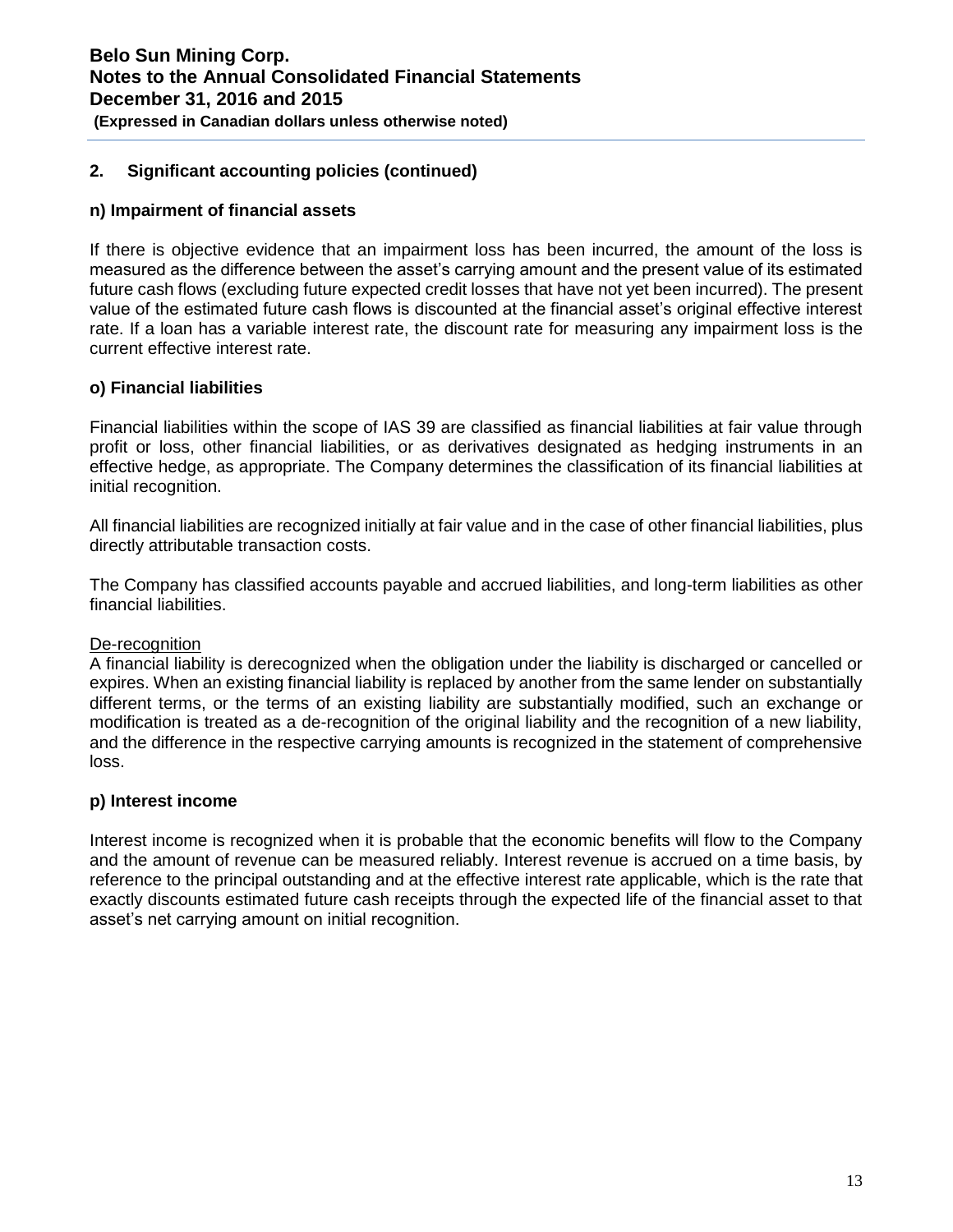#### **2. Significant accounting policies (continued)**

#### **q) Share-based payments**

Equity-settled share-based payments to employees and others providing similar services are measured at the fair value of the equity instruments at the grant date.

The fair value determined at the grant date of the equity-settled share-based payments is expensed on a straight-line basis over the period during which the employee becomes unconditionally entitled to equity instruments, based on the Company's estimate of equity instruments that will eventually vest. At the end of each reporting period, the Company revises its estimate of the number of equity instruments expected to vest. The impact of the revision of the original estimates, if any, is recognized in profit or loss such that the cumulative expense reflects the revised estimate, with a corresponding adjustment to the equity-settled share-based payments reserve.

Equity-settled share-based payment transactions with parties other than employees are measured at the fair value of the goods or services received, except where that fair value cannot be estimated reliably, in which case they are measured at the fair value of the equity instruments granted, measured at the date the entity obtains the goods or the counterparty renders the service.

The Company also has a deferred share units ("DSU") plan. The plan allows for the settlement of DSUs in cash or in shares of the Company at the election of the Company. The fair value of the Company's DSUs is recognized using the liability method on the assumption that they will be settled in cash. Since the DSUs will be settled in cash, the fair value of the vested DSU's is revalued each period until settlement and any changes in fair value of the liability are recognized in the statements of comprehensive loss.

#### **r) Taxation**

Income tax expense represents the sum of the tax currently payable and deferred tax. The tax currently payable is based on taxable profit for the year. Taxable profit differs from profit as reported in the consolidated statement of comprehensive loss because of items of income or expense that are taxable or deductible in other years and items that are never taxable or deductible.

Deferred tax is recognized on temporary differences between the carrying amounts of assets and liabilities in the consolidated financial statements and the corresponding tax bases used in the computation of taxable profit. Deferred tax liabilities are generally recognized for all taxable temporary differences. Deferred tax assets are generally recognized for all deductible temporary differences to the extent that it is probable that taxable profits will be available against which those deductible temporary differences can be utilized. Such deferred tax assets and liabilities are not recognized if the temporary difference arises from goodwill or from the initial recognition (other than in a business combination) of other assets and liabilities in a transaction that affects neither the taxable profit nor the accounting profit.

Deferred tax liabilities are recognized for taxable temporary differences associated with investments in subsidiaries and associates, and interests in joint ventures, except where the Company is able to control the reversal of the temporary difference and it is probable that the temporary difference will not reverse in the foreseeable future. Deferred tax assets arising from deductible temporary differences associated with such investments and interests are only recognized to the extent that it is probable that there will be sufficient taxable profits against which to utilize the benefits of the temporary differences and they are expected to reverse in the foreseeable future.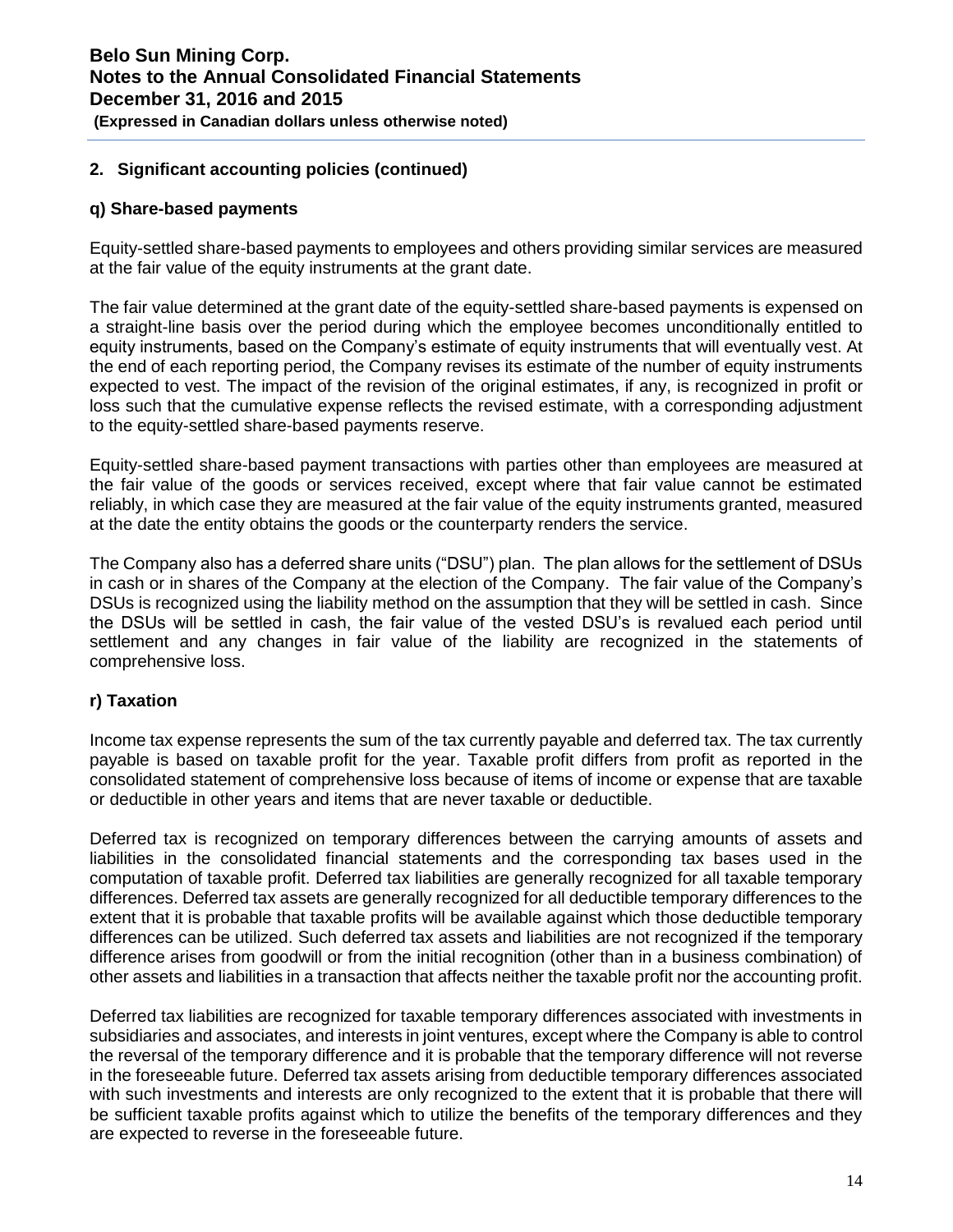#### **2. Significant accounting policies (continued)**

The carrying amount of deferred tax assets is reviewed at the end of each reporting period and reduced to the extent that it is no longer probable that sufficient taxable profits will be available to allow all or part of the asset to be recovered.

Deferred tax assets and liabilities are measured at the tax rates that are expected to apply in the period in which the liability is settled or the asset realized, based on tax rates (and tax laws) that have been enacted or substantively enacted by the end of the reporting period.

Deferred tax assets and liabilities are offset when there is a legally enforceable right to offset current tax assets against current tax liabilities and when they relate to income taxes levied by the same taxation authority and the Company intends to settle its current tax assets and liabilities on a net basis.

#### **s) Provisions**

Provisions are recognized when (a), the Company has a present obligation (legal or constructive) as a result of a past event, and (b), it is probable that an outflow of resources embodying economic benefits will be required to settle the obligation and a reliable estimate can be made of the amount of the obligation. If the effect of the time value of money is material, provisions are discounted using a current pre tax rate that reflects, where appropriate, the risks specific to the liability. Where discounting is used, the increase in the provision due to the passage of time is recognized as a finance cost.

As at December 31, 2016 and 2015, there were no provisions recorded.

#### **3. Prepaid expenses and sundry receivables**

|                                        | December 31, 2016 December 31, 2015 |           |         |
|----------------------------------------|-------------------------------------|-----------|---------|
| Amounts receivables and other advances | \$                                  | 26,377 \$ | 9,581   |
| Reimbursable court fees pending appeal |                                     | 52,662    | 49,490  |
| <b>HST</b> receivable                  |                                     | 174.440   | 99,640  |
| Prepaid insurance                      |                                     | 15,585    | 27,705  |
|                                        | S                                   | 269,064   | 186,416 |

The Company paid fees during 2015 and 2016 with respect to appeal proceedings. During the year ended December 31, 2016, Reais ("R\$) \$22,457 (\$7,910) was reimbursed to the Company with respect to these fees. The Company expects to be reimbursed the balance, R\$127,664 (\$52,662), upon successful judgment.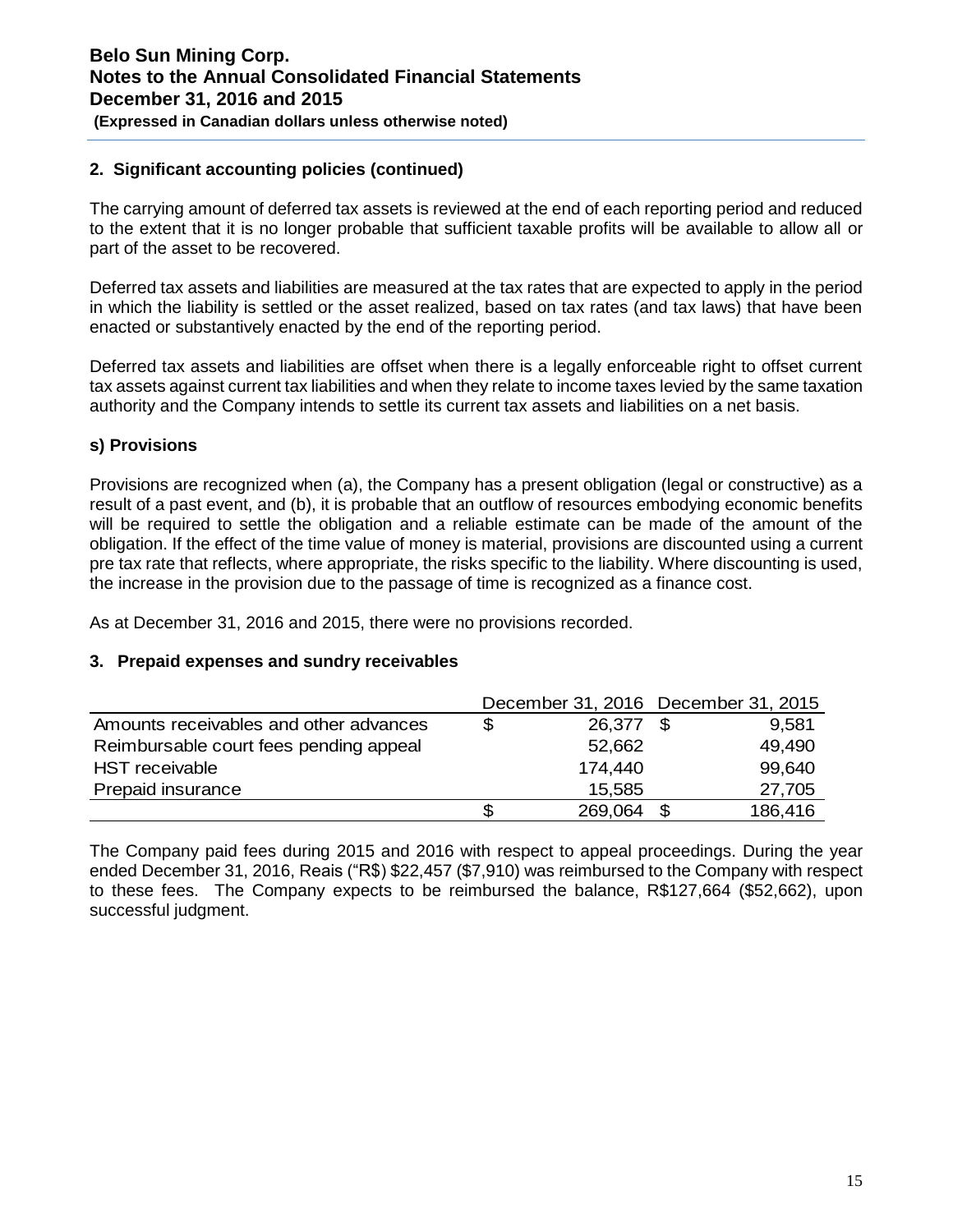#### **4. Exploration and evaluation expenses and engineering studies**

Exploration and evaluation expenditures and engineering studies expensed immediately in the consolidated statement of comprehensive loss for the year ended December 31, 2016 collectively amounted to \$3,521,129 (year ending December 31, 2015 - \$3,605,456).

Exploration and evaluation properties comprise the following:

a) Volta Grande, Para State, Brazil

The Volta Grande Gold Project comprises 4 mine concessions submitted, 48 exploration permits, 24 exploration permit extensions submitted and 7 exploration applications, covering a total area of 175,443 hectares; it is located in municipalities including Senador José Porfírio, Anapu, Vitória do Zingu and Pacajá, in the northern region of Pará State in northern Brazil. The Volta Grande Gold Project is located on the Xingu River, north of the Carajás mineral province, approximately 60 km southeast of the city of Altamira.

In 2012, the Company acquired surface rights for an area covering 1,734 hectares, which was comprised of three distinct properties – *Fazenda Galo de Ouro* covering 824.8 hectares, *Fazenda Ouro Verd*e covering 503.6 hectares and *Fazenda Ressaca* covering 405.9 hectares.

The Company acquired various land packages during the years ended December 31, 2016 and 2015 totalling approximately 1,276 hectares.

#### b) Patrocino, Para State, Brazil

This gold project is situated in the Para State and includes approximately 18,669 hectares (2015 – 18,669 hectares). The property is subject to a 1.5% net smelter royalty and a sliding scale payment during the first two years of production from the property. The payment ranges from 606 ounces of gold assuming 100,000 ounces of proven and probable reserves to 12,121 ounces of gold assuming 1.2 million proven and probable reserve ounces. The Company is currently assessing its options with respect to the project including, but not limited to, joint-venture scenarios, earn-out arrangements, and further development by Belo Sun.

#### **5. Term investment**

The investment consists of a term deposit with Banco do Brasil SA to fund the potential amounts owing to Companhia de Pesquisa de Recursos Minerais ("CPRM"). As at December 31, 2016, the balance in this account was R\$1,518,140 (\$626,233) (December 31, 2015: R\$1,362,123 (\$475,926)) and the Company earned 13.55% in interest for the year ended December 31, 2016 (December 31, 2015: 13.12%). The Company intends to renew the term deposit on maturity because it is security against the potential amount owing to the CPRM, a Brazilian state owned company to which the Company is committed to paying royalties if a mineable deposit on the Volta Grande Property is put into production.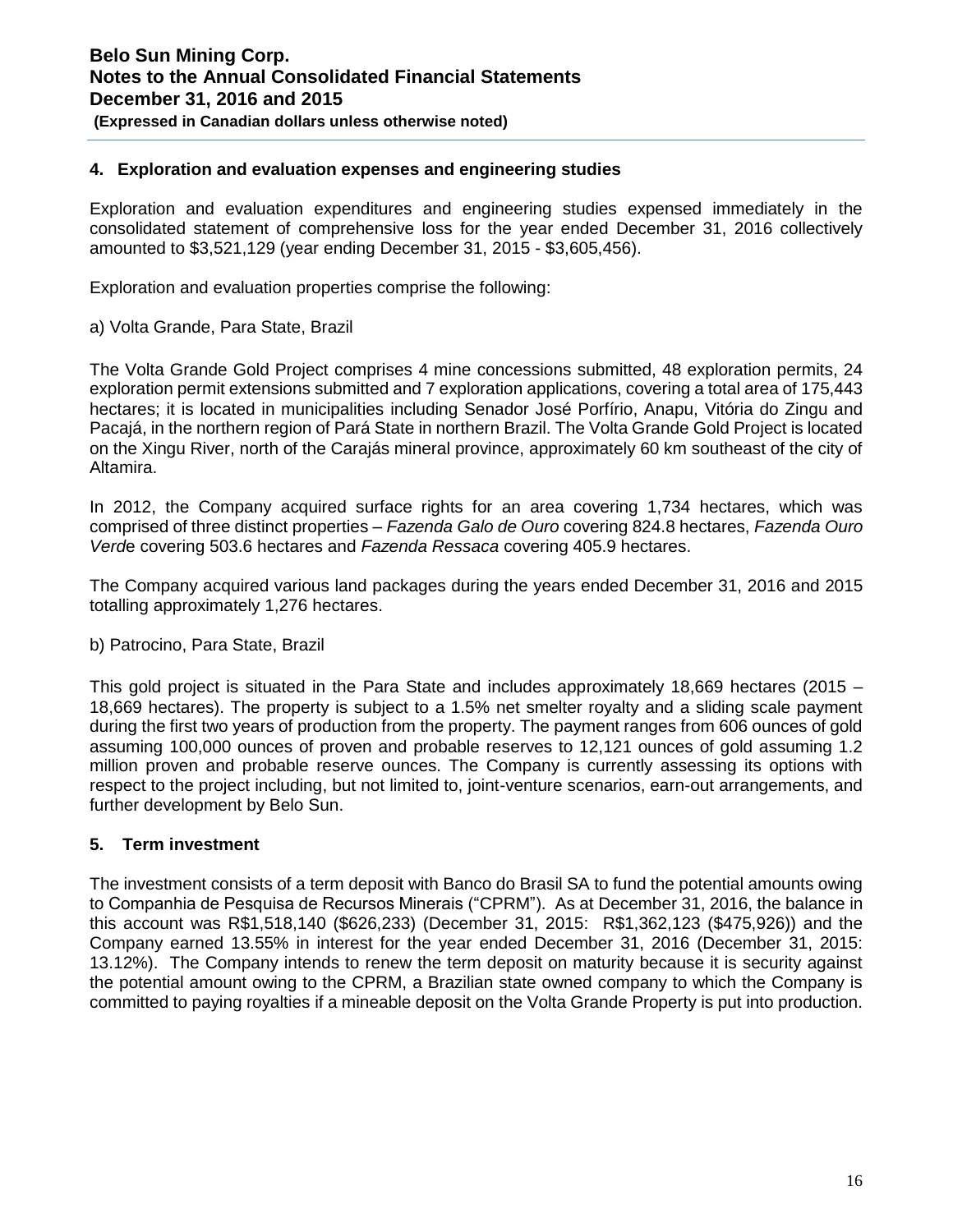# **Belo Sun Mining Corp. Notes to the Annual Consolidated Financial Statements December 31, 2016 and 2015**

**(Expressed in Canadian dollars unless otherwise noted)** 

#### **6. Land and equipment**

|                              |           | Furniture & | Mining    |                |                 |
|------------------------------|-----------|-------------|-----------|----------------|-----------------|
| Cost                         | Vehicles  | equipment   | equipment | Land           | Total           |
| Balance at December 31, 2014 | \$591,902 | \$1,629,596 | \$632,669 | 5,216,945<br>S | 8,071,112<br>S. |
| Additions                    |           | 12,847      | 9,942     | 2,801,519      | 2,824,308       |
| Disposals                    | (64, 589) | (67,000)    | (9,770)   |                | (141, 359)      |
| <b>FX</b> adjustment         | 112,324   | 303,405     | 129,049   | 1,006,750      | 1,551,528       |
| Balance at December 31, 2015 | 639,637   | 1,878,848   | 761,890   | 9,025,214      | 12,305,589      |
| Additions                    |           | 7.121       | 986       | 1,843,333      | 1,851,440       |
| Disposals                    | (54, 718) |             |           |                | (54, 718)       |
| <b>FX</b> adjustment         | (20, 798) | (55, 499)   | (25, 285) | (269, 452)     | (371, 034)      |
| Balance at December 31, 2016 | 564,121   | 1,830,470   | 737,591   | 10,599,095     | 13,731,277      |
|                              |           |             |           |                |                 |

*Accumulated depreciation and impairment*

| Balance at December 31, 2014           | 402.923   | 295.915     | 440.675       |                 | 1,139,513        |
|----------------------------------------|-----------|-------------|---------------|-----------------|------------------|
| Charge for the year                    | 100,282   | 96,577      | 75,220        |                 | 272,079          |
| Disposal                               | (64, 589) | (38, 309)   | (3,487)       |                 | (106, 385)       |
| <b>FX</b> adjustment                   | 84,006    | 59,278      | 88,813        |                 | 232,097          |
| Balance at December 31, 2015           | 522.622   | 413.461     | 601.221       |                 | 1,537,304        |
| Charge for the year                    | 78.178    | 94.907      | 40,305        |                 | 213,390          |
| Disposals                              | (54, 718) |             |               |                 | (54, 718)        |
| <b>FX</b> adjustment                   | (16, 724) | (12,860)    | (20,082)      |                 | (49,666)         |
| Balance at December 31, 2016           | \$529.358 | 495.508     | $$621.444$ \$ |                 | 1,646,310<br>\$. |
|                                        |           |             |               |                 |                  |
| Net book value as at December 31, 2015 | \$117.015 | \$1,465,387 | \$160.669     | \$<br>9.025.214 | \$10.768.285     |
|                                        |           |             |               |                 |                  |
| Net book value as at December 31, 2016 | \$34.763  | \$1,334.962 | \$116,147     | \$10,599,095    | \$12.084.967     |

The Company sold a vehicle with a net book value of \$nil for gross proceeds of R\$15,000 (\$5,734) resulting in a gain on sale of assets of \$5,734 for the year ended December 31, 2016.

During the year ended December 31, 2015, the Company sold some computer and office equipment and a vehicle for gross proceeds of R\$80,000 (\$33,493). As a result of these disposals, a gain on disposal of assets of \$12,662 was recorded for the year ended December 31, 2015.

At December 31, 2016, R\$229,425 (\$94,638) is accrued with respect to land purchases (December 31, 2015: R\$3,177,000 (\$1,110,044)). This amount was paid in full subsequent to the end of the year.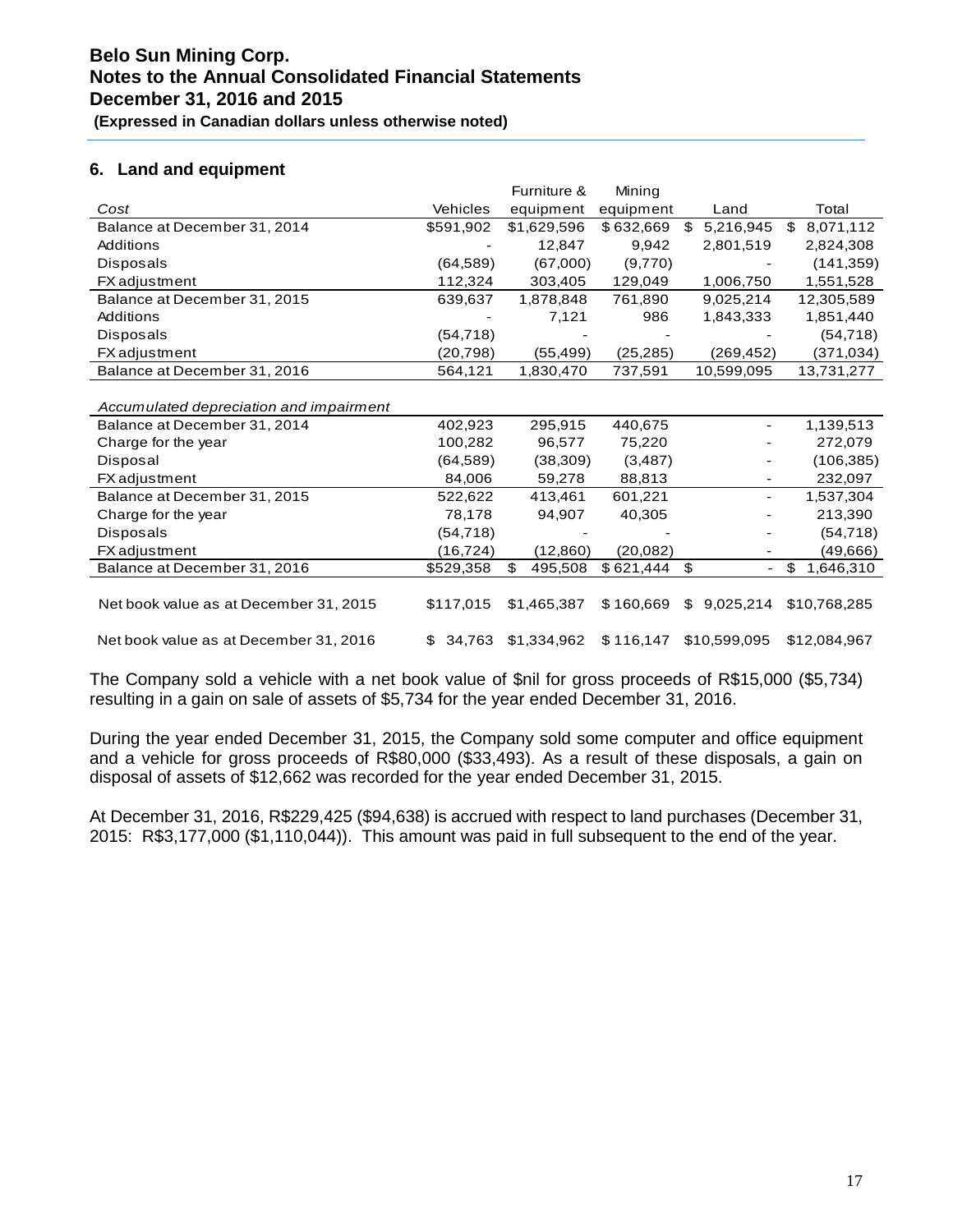#### **7.Accounts payable and accrued liabilities and long-term liabilities**

| <b>SHORT TERM</b>                            |                    | December 31, 2016 December 31, 2015 |  |  |
|----------------------------------------------|--------------------|-------------------------------------|--|--|
| Mineral properties suppliers and contractors | \$<br>529,614      | \$<br>160,036                       |  |  |
| Accrued royalties (Note 15(a))               | 2,387,578          | 1,962,870                           |  |  |
| Land acquisition costs payable               | 94,638             | 1,110,044                           |  |  |
| Property taxes                               | 563,163            | 334,805                             |  |  |
| Departamento Nacional de Produçao Mineral    | 121,486            | 75,865                              |  |  |
| Corporate payables*                          | 844,469            | 226,080                             |  |  |
| Accrual for DSUs (Note 9)                    | 3,672,537          |                                     |  |  |
| Audit and other accruals                     | 57,500             | 77,500                              |  |  |
| <b>TOTAL</b>                                 | \$<br>8,270,985 \$ | 3,947,200                           |  |  |

| LONG TERM                 |              | December 31, 2016 December 31, 2015 |   |
|---------------------------|--------------|-------------------------------------|---|
| Accrual for DSUs (Note 9) | 1,223,172 \$ |                                     | - |

\*Included in this balance is \$532,754 of share issue costs related to the bought deal financing in 2016 (Note 8).

#### **8. Share Capital**

As at December 31, 2016 and 2015, the Company's authorized number of common shares was unlimited without par value and an unlimited number of special shares. The special shares have the same features as the common shares with the exception that the special shares take preference over the common shares in the event of liquidation, dissolution or winding up of the Company. The special shares are entitled to the same dividend rights as common shares. No special shares are outstanding.

In March 2016, the Company completed two private placement financings issuing 22,680,000 common shares of the Company at a price of \$0.53 per share for gross proceeds of \$12,020,400. The Company incurred costs related to this issue of \$35,618 for filing fees.

In July 2016, the Company closed a bought deal financing with a syndicate of underwriters whereby the Company issued 77,320,000 common shares of the Company at a price of \$0.97 per share for gross proceeds of \$75,000,400. The Company incurred costs related to this issue of \$4,582,906, which included a 5% underwriter fee as well as legal and filing fees.

In May 2015, the Company completed a private placement financing issuing 62,500,000 common shares of the Company at a price of \$0.24 per share for gross proceeds of \$15,000,000. The Company incurred costs related to this issue of \$30,050 for filing fees.

As well, during the year ended December 31, 2016, the Company issued 5,947,000 common shares upon the exercise of stock options generating \$1,648,780 in proceeds (December 31, 2015: 80,000 option exercised for common shares generating \$9,600 in proceeds)(Note 9).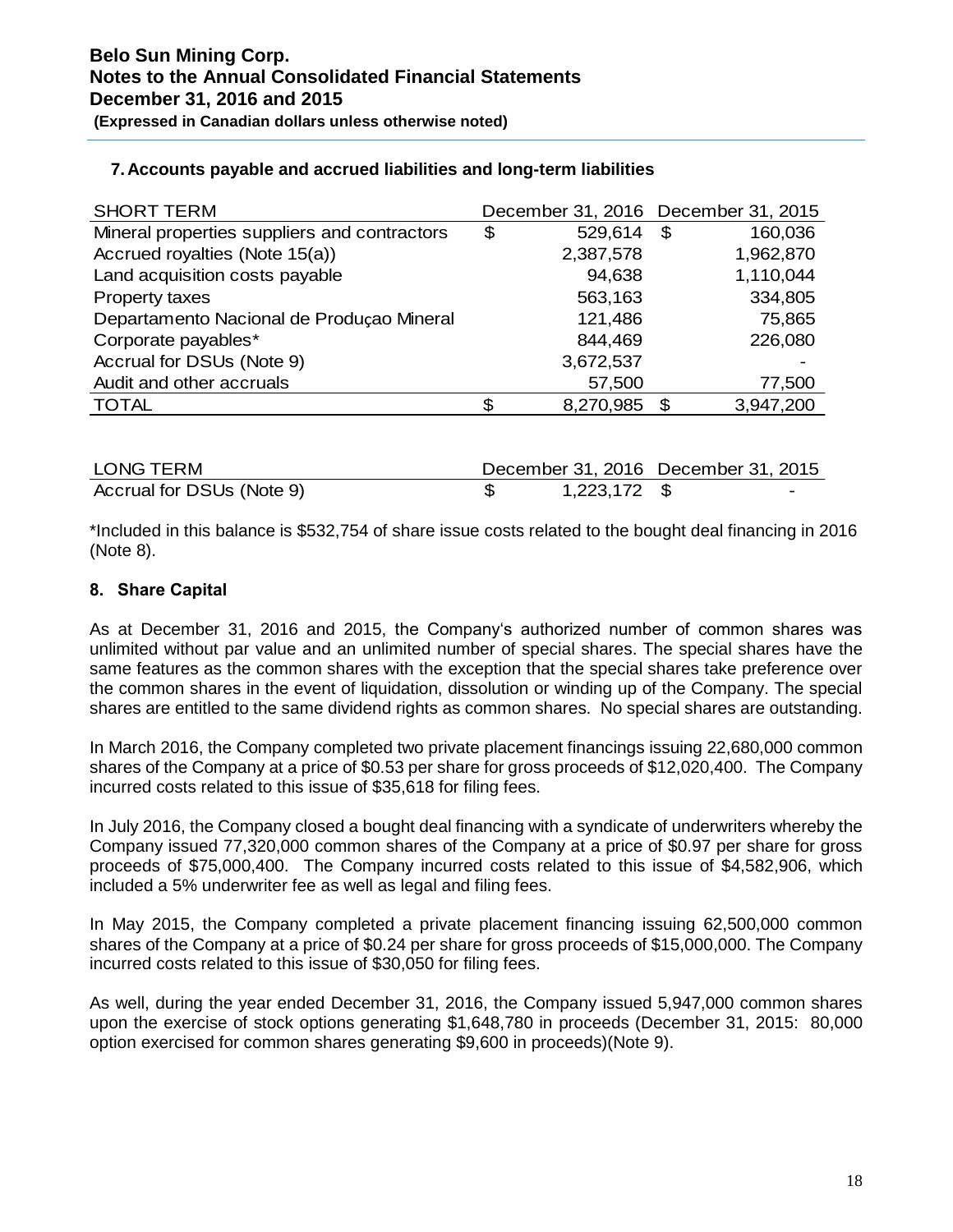#### **9. Share-based payments reserve**

#### Stock options

The Company has a stock option compensation plan for executives and employees. In accordance with the terms of the plan, officers, directors, employees and consultants of the Company may be granted options to purchase common shares at exercise prices determined at the time of grant. The Company has adopted a Floating Stock Option Plan (the "Plan"), whereby the number of common shares reserved for issuance under the Plan is equivalent to up to 10% of the issued and outstanding shares of the Company from time to time. The option vesting terms are determined at the discretion of the Board of Directors.

Each employee share option converts into one common share of the Company on exercise. No amounts are paid or payable by the recipient on receipt of the option. The options carry neither rights to dividends nor voting rights. Options may be exercised at any time from the date of vesting to the date of their expiry.

|                   | Number of   | Weighted average |    | Value of    |                       |
|-------------------|-------------|------------------|----|-------------|-----------------------|
|                   | Options     | exercise prices  |    | options     | <b>VALUE</b><br>TOTAL |
| December 31, 2014 | 23,178,000  | \$0.62           | \$ | 10,335,113  | \$<br>10,335,113      |
| Granted           | 11,520,000  | \$0.22           |    | 1,728,000   | 1,728,000             |
| Exercised         | (80,000)    | \$0.12           |    | (6,400)     | (6,400)               |
| Expired/cancelled | (7,559,000) | \$0.53           |    | (2,956,933) | (2,956,933)           |
| December 31, 2015 | 27,059,000  | \$0.47           | \$ | 9,099,780   | \$<br>9,099,780       |
| Granted           | 4,958,000   | \$0.85           |    | 1,104,253   | 1,104,253             |
| Exercised         | (5,947,000) | \$0.28           |    | (1,219,619) | (1,219,619)           |
| Expired/cancelled | (2,467,000) | \$1.31           |    | (2,193,989) | (2,193,989)           |
| December 31, 2016 | 23,603,000  | \$0.52           | 5  | 6,790,425   | \$<br>6,790,425       |

The following stock options were in existence as at December 31, 2016:

| Number      | <b>Number</b> |             |                 | Exercise | Expected   | Expected   | Expected       | <b>Risk-free</b> |
|-------------|---------------|-------------|-----------------|----------|------------|------------|----------------|------------------|
| outstanding | exercisable   | Grant date  | Expiry date     | price    | volatility | life (yrs) | dividend yield | interest rate    |
| 1,552,000   | 1,552,000     | 31-Jan-12   | 31-Jan-17 \$    | 1.15     | 94%        | 5          | 0%             | 1.25%            |
| 100,000     | 100,000       | 14-Jun-12   | 14-Jun-17 \$    | 1.17     | 94%        | 5          | $0\%$          | 1.28%            |
| 1,185,000   | 1,185,000     | $3$ -Jul-12 | $3$ -Jul-17 $$$ | 1.15     | 94%        | 5          | $0\%$          | 1.26%            |
| 730,000     | 730,000       | 10-Jul-12   | 10-Jul-17 \$    | 1.15     | 94%        | 5          | $0\%$          | 1.18%            |
| 200,000     | 200,000       | 9-Apr-13    | 9-Apr-18 \$     | 1.14     | 118%       | 5          | $0\%$          | 1.24%            |
| 1,753,000   | 1,753,000     | 19-Aug-13   | 19-Aug-18 \$    | 0.71     | 118%       | 5          | $0\%$          | 1.98%            |
| 5,055,000   | 5,055,000     | 19-Nov-14   | 19-Nov-19 \$    | 0.12     | 86%        | 5          | $0\%$          | 1.53%            |
| 7,520,000   | 7,520,000     | $6$ -Apr-15 | 6-Apr-20 \$     | 0.22     | 86%        | 5          | $0\%$          | 0.76%            |
| 550,000     | 550,000       | 8-Jun-15    | 8-Jun-20 \$     | 0.22     | 85%        | 5          | $0\%$          | 1.02%            |
| 4,958,000   | 1,652,667     | 14-Nov-16   | 14-Nov-21 \$    | 0.85     | 83%        | 5          | $0\%$          | 0.96%            |
| 23,603,000  | 20,297,667    |             |                 |          |            |            |                |                  |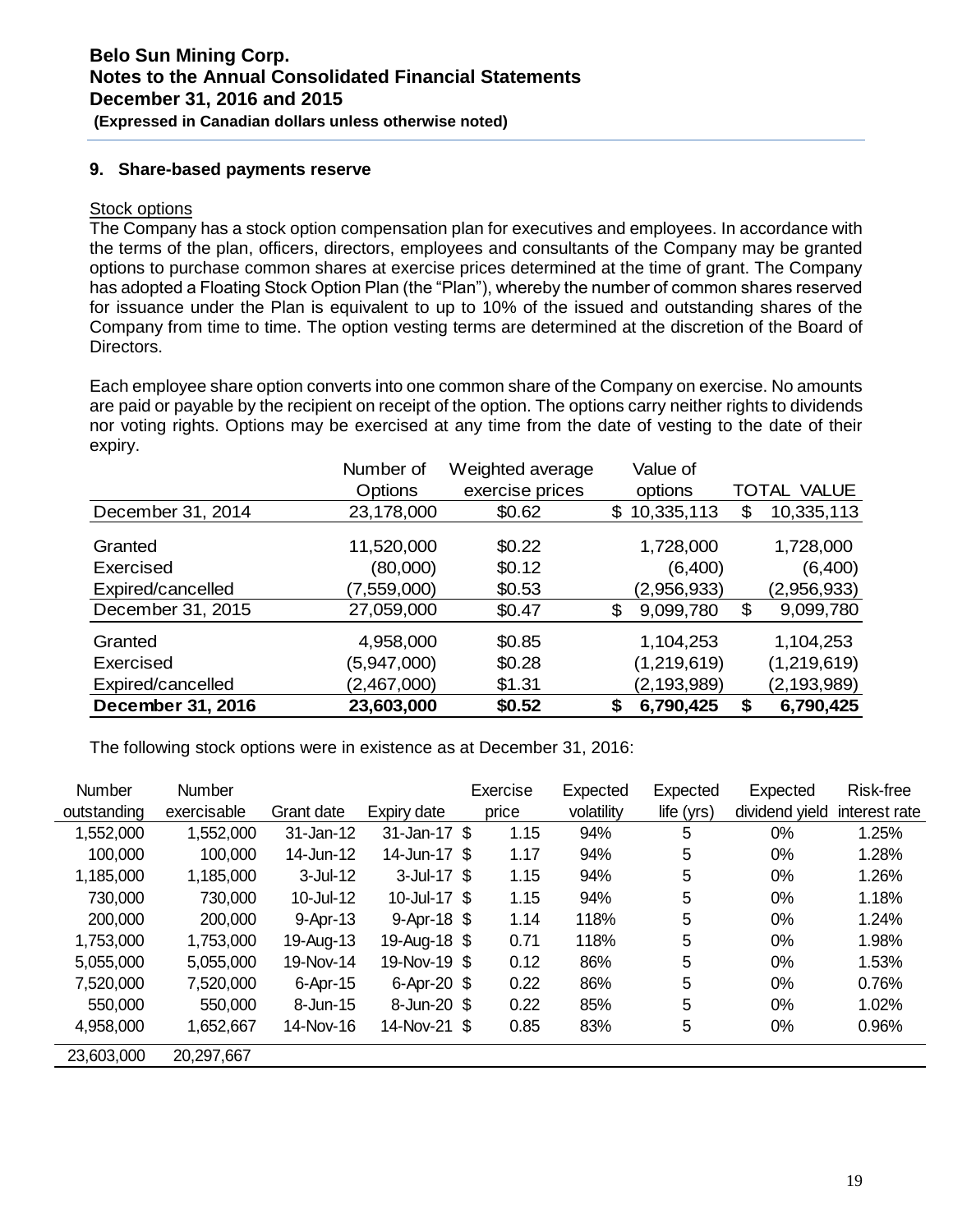#### **9. Share-based payments reserve (continued)**

Fair value of share options granted in the period:

During the year ended December 31, 2016, 4,958,000 stock options were granted to directors, officers, employees and consultants of the Company. These options vest over a period of two years, with onethird vesting on grant, one-third vesting one year from the date of grant, and the final third vesting two years from the date of grant. In comparison, 11,520,000 stock options were granted during the year ended December 31, 2015, all of which vested immediately. As a result, stock-based compensation expense of \$1,104,253 related to vested stock options was recorded for the year ended December 31, 2016 (December 31, 2015: \$1,728,000). The weighted average grant date fair value of the stock options granted during the current period is \$0.56 (December 31, 2015: \$0.15). Options were priced using the Black-Scholes option-pricing model. Expected volatility is based on the historical share price volatility over the past 5 years. The expected life of the option was calculated based on the history of option exercises. The weighted average life of the outstanding options at December 31, 2016 is 2.94 years (December 31, 2015: 3.27 years). The weighted average market price on the date of grant for options granted during the period was \$0.85 (December 31, 2015: \$0.22). The weighted average market price on the date of exercise of options during period was \$0.83 (December 31, 2015: \$0.245).

#### Deferred Share Unit Incentive Plan

The Company has approved and adopted a Deferred Share Unit ("DSU") incentive plan. In accordance with the terms of the plan, officers, directors and employees of the Company may be granted DSUs. Each vested DSU held shall be redeemed by the Company at the time that the holder ceases to be an officer, director or employee of the Company, where the value of the DSU shall be equal to the market value of the Company's shares at that time. The DSUs can be redeemed, at the election of the Company, in cash or in shares of the Company, either held in treasury (subject to shareholder approval), or purchased in the secondary market by a trustee. If the holder of a DSU ceases to be an officer, director or employee of the Company prior to vesting, other than in the event of a change of control, the DSUs shall be deemed cancelled. In the event of a change of control, or termination without cause, each DSU shall automatically vest and be redeemed.

During the year ended December 31, 2016, the Company purchased, through an independent trustee, 649,000 shares of the Company from the secondary market at a cost of \$454,557, which was recorded to shares held in trust for settlement of share-based payments during 2016.

In May 2016, 12,969,000 DSUs were granted to directors, officers and employees of the Company, where one-quarter, or 3,242,250 DSUs, vested immediately on grant, and one-quarter each vest on May 2, 2017, 2018 and 2019 respectively. An amount of \$4,895,709 was recorded at December 31, 2016 as a liability with respect to the value of the DSUs, which represents the market value at December 31, 2016 for vested DSUs as well as an accrual for unvested DSUs recognizing the services received to period end. The liability was allocated between current and long-term liabilities on the statements of financial position based on the vesting date. During the year ended December 31, 2016, \$4,895,709 was recorded as stock-based compensation expense related to DSUs in the consolidated statements of comprehensive loss.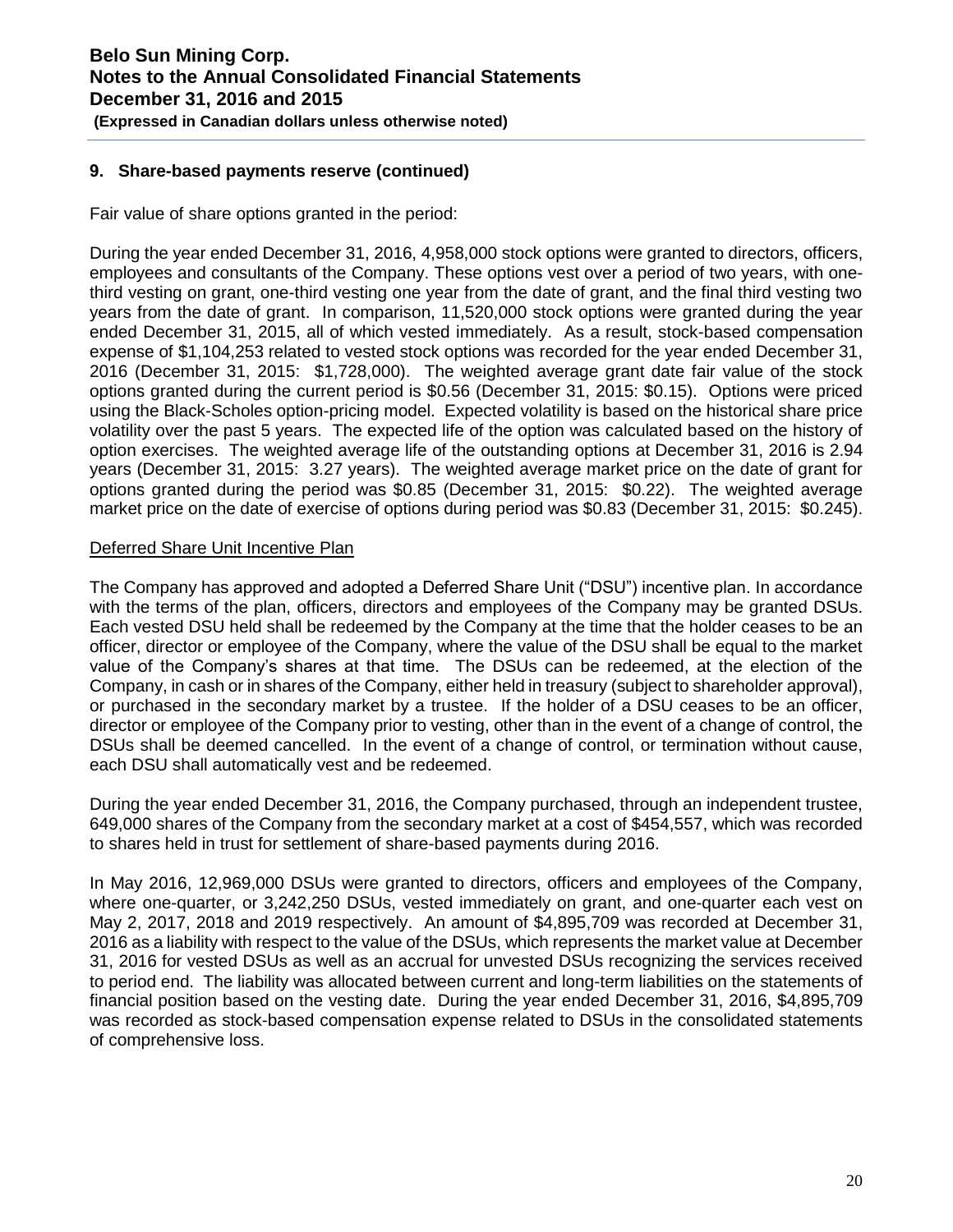#### **10. Operating segments**

#### *Geographical information*

The Company operates in Canada where its head office is located and in Brazil where its exploration properties are located. Information about the Company's assets by geographical location is detailed below.

|                   |                       | Land |               | Other non- |                |    |                     |  |
|-------------------|-----------------------|------|---------------|------------|----------------|----|---------------------|--|
|                   | <b>Current assets</b> |      | and equipment |            | current assets |    | <b>Total Assets</b> |  |
| December 31, 2016 |                       |      |               |            |                |    |                     |  |
| Canada            | \$<br>82,252,656      | \$   | 9,855         | \$         | $\sim$         | \$ | 82,262,511          |  |
| <b>Brazil</b>     | 402,329               |      | 12,075,112    |            | 626,233        |    | 13,103,674          |  |
|                   | \$<br>82,654,985      | \$   | 12,084,967    | \$         | 626,233        | \$ | 95,366,185          |  |
| December 31, 2015 |                       |      |               |            |                |    |                     |  |
| Canada            | \$<br>8,840,538       | \$   | 12,802        | \$         | $\sim$         | \$ | 8,853,340           |  |
| <b>Brazil</b>     | 805,658               |      | 10,755,483    |            | 475,926        |    | 12,037,067          |  |
|                   | \$<br>9,646,196       | \$   | 10,768,285    | \$         | 475,926        | \$ | 20,890,407          |  |

#### **11. Loss per share**

Basic loss per share is calculated by dividing the loss available to common shareholders by the weighted average number of common shares outstanding in the period. Diluted loss per share reflects the potential dilution of common share equivalents, such as outstanding share options, warrants and contracts to be settled in shares, in the weighted average number of common shares outstanding during the period. In the Company's case, diluted loss per share is the same as basic loss per share as the effects of including all outstanding options, warrants and contracts to be settled in shares would be antidilutive.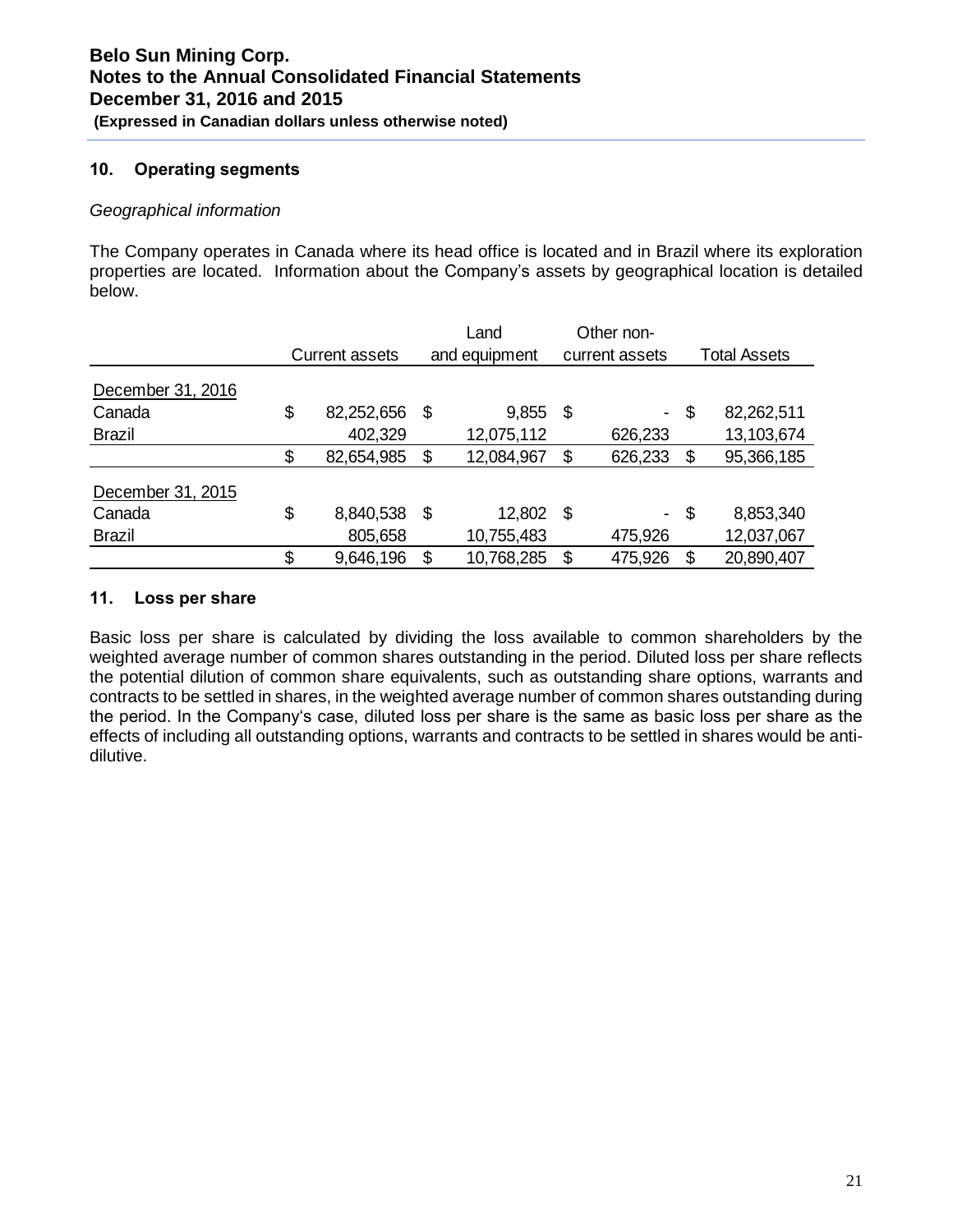#### **12. Financial instruments**

Financial assets and financial liabilities as at December 31, 2016 and 2015 were classified as follows:

|                                          | Assets /(liabilities) |      |             |     |            |
|------------------------------------------|-----------------------|------|-------------|-----|------------|
|                                          | at fair value through |      |             |     |            |
| December 31, 2016                        | Other liabilities     |      | profit/loss |     | Total      |
| Cash and cash equivalents                |                       | - \$ | 82,385,921  | \$. | 82,385,921 |
| Term investment                          | -                     |      | 626,233     |     | 626,233    |
| Accounts payable and accrued liabilities | 4,598,448             |      |             |     | 4,598,448  |

|                                          | Assets /(liabilities) |                          |      |             |  |           |
|------------------------------------------|-----------------------|--------------------------|------|-------------|--|-----------|
|                                          | at fair value through |                          |      |             |  |           |
| December 31, 2015                        | Other liabilities     |                          |      | profit/loss |  | Total     |
| Cash and cash equivalents                |                       |                          | - \$ | 9,459,780   |  | 9,459,780 |
| Term investment                          |                       | $\overline{\phantom{0}}$ |      | 475,926     |  | 475,926   |
| Accounts payable and accrued liabilities |                       | 3,947,200                |      |             |  | 3,947,200 |

The fair value of accounts payable and accrued liabilities approximates fair value due to the short term nature of the financial instruments.

A fair value hierarchy prioritizes the methods and assumptions used to develop fair value measurements for those financial assets where fair value is recognized on the statement of financial position. These have been prioritized into three levels.

Level 1 – Quoted prices (unadjusted) in active markets for identical assets or liabilities

Level 2 – Inputs other than quoted prices included in Level 1 that are observable for the asset or liability, either directly or indirectly

Level 3 – Inputs for the asset or liability that are not based on observable market data.

Fair value amounts represent point-in-time estimates and may not reflect fair value in the future. The measurements are subjective in nature, involve uncertainties and are a matter of significant judgment.

At December 31, 2016, financial instruments that are carried at fair value, consisting of cash and cash equivalents, and term investment have been classified as Level 1 within the fair value hierarchy. There were no transfers between levels during the year ended December 31, 2016 and 2015.

The Company's risk exposures and their impacts on the Company's financial instruments are summarized below. There have been no significant changes in the risks, objectives, policies and procedures for managing risk during the year ended December 31, 2016.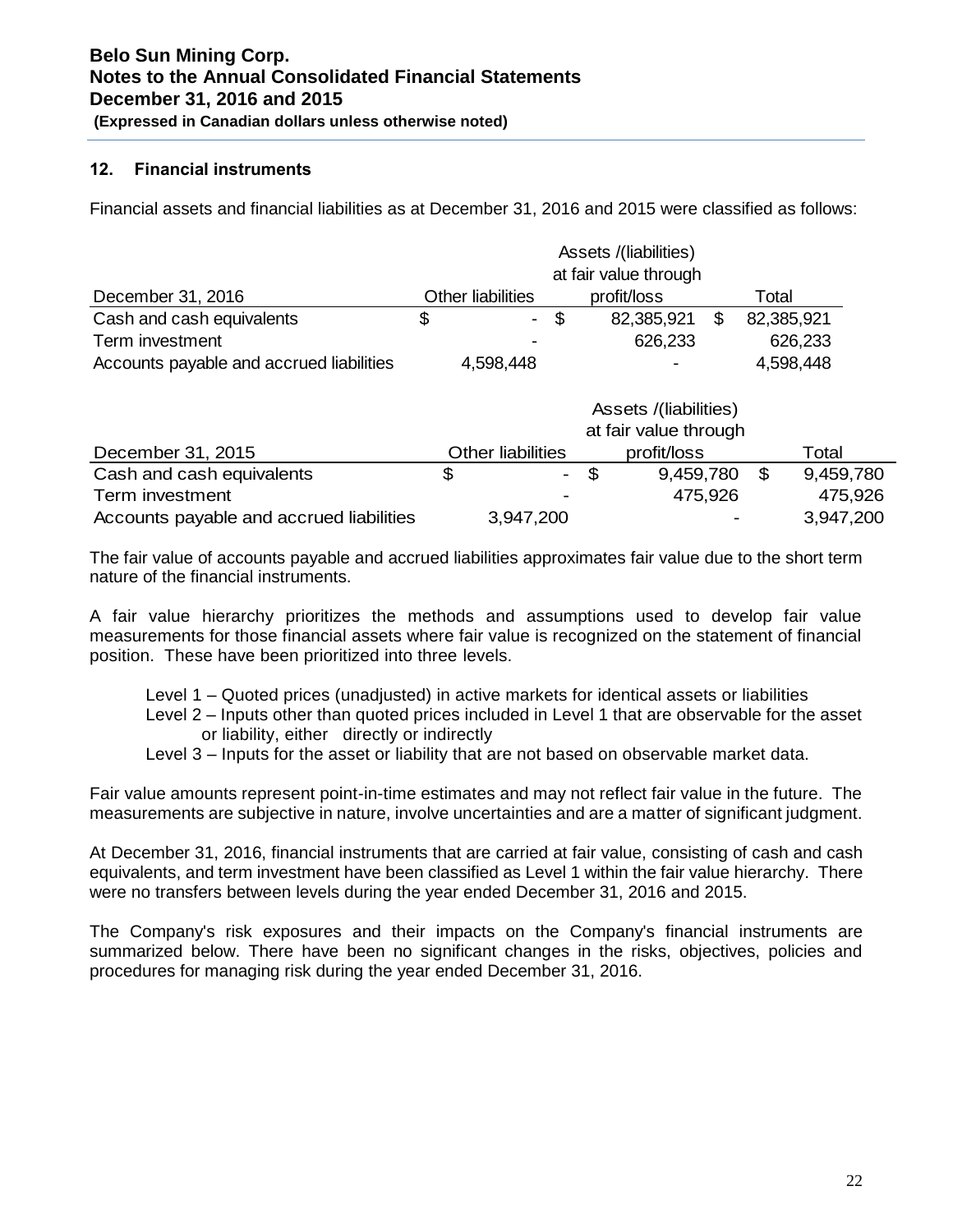## **12. Financial instruments (continued)**

#### Credit risk

Credit risk is the risk that one party to a financial instrument will fail to discharge an obligation and cause the other party to incur a financial loss. The Company's primary counterparties related to its cash and cash equivalents and term investment carry an investment grade rating as assessed by external rating agencies. The Company maintains all of its cash and cash equivalents and term investment with major Canadian and Brazilian financial institutions. Deposits held with these institutions may exceed the amount of insurance provided on such deposits.

The Company's maximum exposure to credit risk at the balance sheet date is the carrying value of cash and cash equivalents, term investment and sundry receivables.

Liquidity risk

Liquidity risk is the risk that the Company may be unable to meet short-term financial obligations. The Company manages liquidity risk by maintaining adequate cash and cash equivalent balances. The Company continuously monitors and reviews both actual and forecasted cash flows, and also matches the maturity profile of financial assets and liabilities.

As at December 31, 2016, the Company had current assets of \$82,654,985 (2015: \$9,646,196) to settle current liabilities of \$8,270,985 (2015: \$3,947,200). Approximately \$3,850,000 of the Company's financial liabilities as at December 31, 2016 have contractual maturities of less than 30 days and are subject to normal trade terms. Of this amount, approximately \$2,400,000, which relates to the accrued royalties, has been payable for over 180 days. The Company's DSU obligations are expected to be settled in cash at the time the holder ceases to be an officer, director or employee of the Company.

#### Market risk

#### (a) Interest rate risk

Interest rate risk is the risk that and investment's value will change due to a change in the level of interest rates. The Company's cash equivalents are subject to interest rate cash flow risk as they carry variable rates of interest. The Company's interest rate risk management policy is to purchase highly liquid investments with a term to maturity of one year or less on the date of purchase.

Based on cash and cash equivalent balances on hand at December 31, 2016, a 0.1% change in interest rates could result in a corresponding change in net loss of approximately \$82,000 (December 31, 2015 - \$9,400).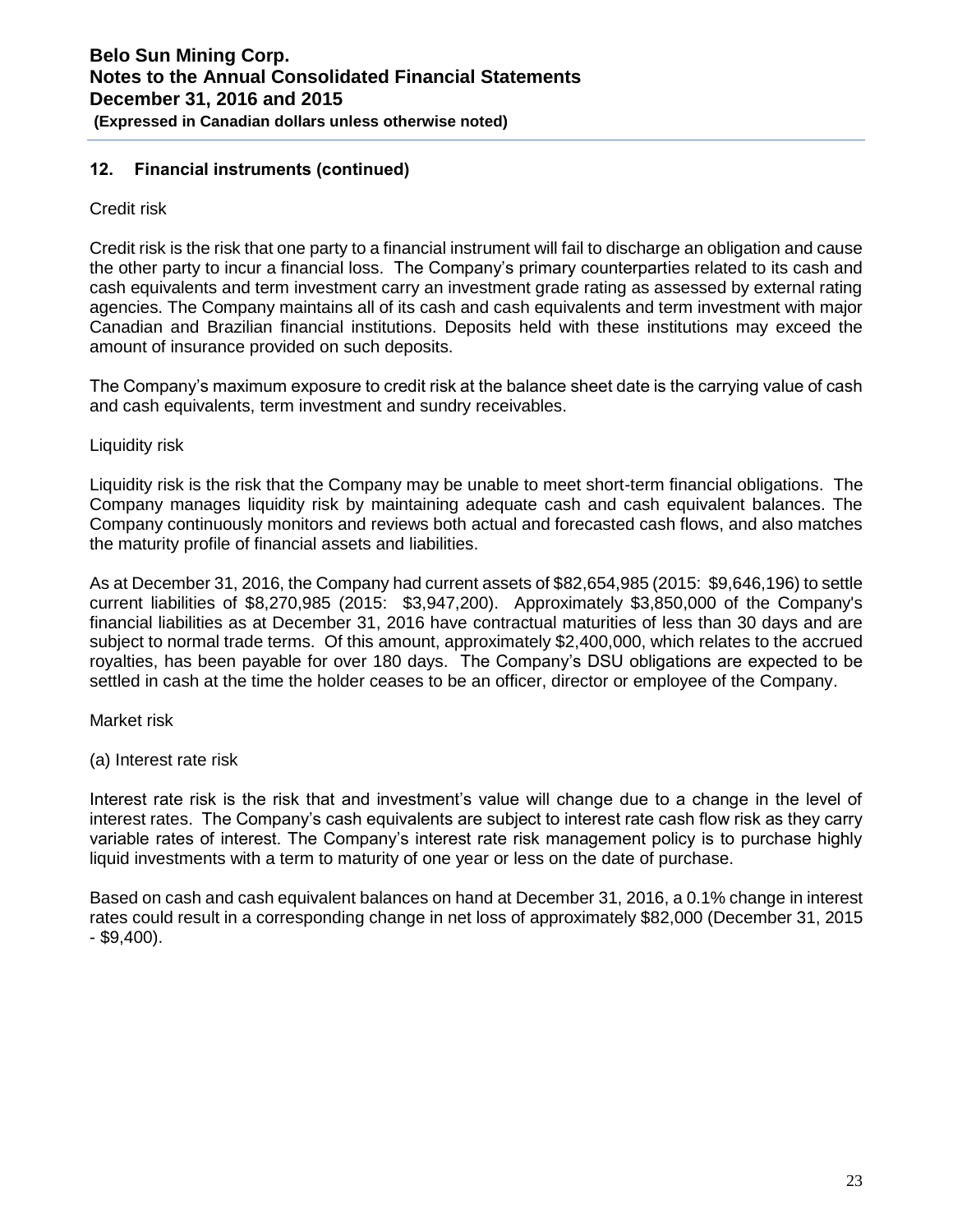## **12. Financial instruments (continued)**

(b) Currency risk

As the Company operates on an international basis, foreign exchange risk exposures arise from transactions and balances denominated in foreign currencies. The Company's foreign currency risk arises primarily with respect to the United States dollar and Brazilian Real. Fluctuations in the exchange rates between these currencies and the Canadian dollar could have a material effect on the Company's business, financial condition and results of operations. The Company does not engage in any hedging activity to mitigate this risk.

A strengthening of \$0.01 in the United States dollar against the Brazilian Real would have decreased net income by approximately \$65,000 for the year ended December 31, 2016 (December 31, 2015 - \$68,000). A strengthening of \$0.01 in the Canadian dollar against the United States dollar would have decreased other comprehensive income by approximately \$20,000 for the year ended December 31, 2016 (December 31, 2015 - \$17,000).

## **13. Capital management**

The Company includes equity, comprised of issued share capital, shares held in trust for settlement of share-based payments, share-based payment reserve and deficit, in the definition of capital. The Company's objectives when managing capital is to maintain its ability to continue as a going concern in order to provide returns for shareholders and benefits for other stakeholders.

The Company manages its capital structure and makes adjustments to it based on the funds available to the Company in order to support the acquisition and exploration of mineral properties. The Board of Directors does not establish quantitative return on capital criteria for management but rather relies on the expertise of the Company's management and consultants to sustain future development of the business.

The Company's properties are in the advanced exploration stage and, accordingly, the Company is dependent upon external financings to fund activities. In order to carry out planned engineering, test work, advancement and development of the mining projects, and pay for administrative costs, the Company will spend working capital and expects to raise the additional funds from time to time as required.

Management reviews its capital management approach on an ongoing basis and believes that this approach is reasonable given the relative size of the Company. There were no changes in the Company's approach to capital management during the year ended December 31 2016. The Company is not subject to externally imposed capital requirements.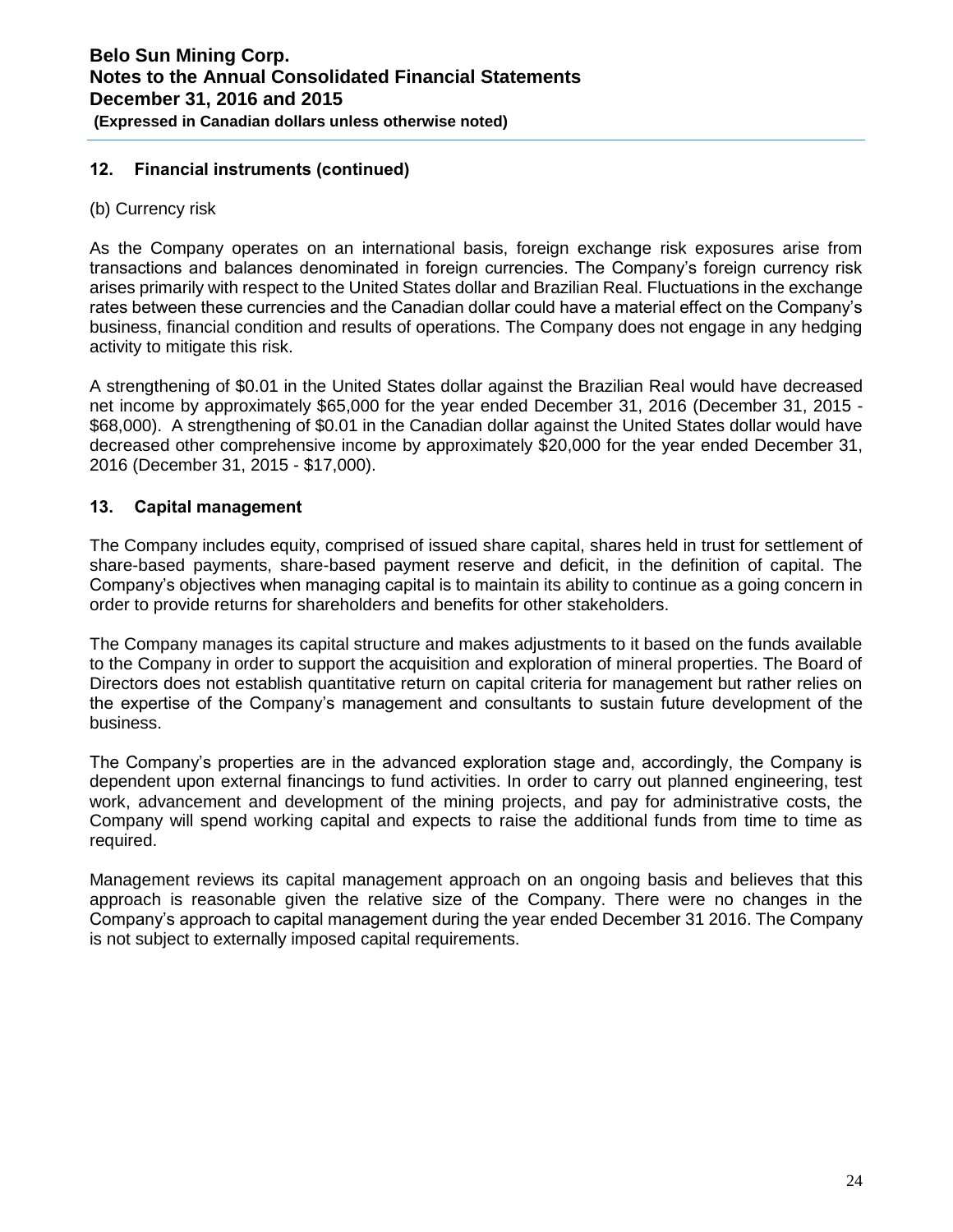#### **14. Related party disclosures**

The annual consolidated financial statements include the financial statements of the Company and the subsidiaries at their respective ownership listed in the following table.

|                                         | Country of incorporation | % equity interest |
|-----------------------------------------|--------------------------|-------------------|
| Belo Sun Mineracao Ltda                 | <b>Brazil</b>            | 100               |
| Intergemas Mineracao e Industrailizacao |                          |                   |
| Ltda                                    | <b>Brazil</b>            | 100               |
| Aubras Mineracao Ltda                   | <b>Brazil</b>            | 98                |
| Oca Mineracao Ltda                      | <b>Brazil</b>            | 100               |

During the year ended December 31, 2015, the Company dissolved Belo Sun Mining (Barbados) Corp.

During the years ended December 31, 2016 and 2015, the Company entered into the following transactions in the ordinary course of business with related parties that are not subsidiaries of the Company.

|                             |              | Purchases of goods/services |  |         |
|-----------------------------|--------------|-----------------------------|--|---------|
|                             |              | Years ended                 |  |         |
|                             |              | December 31,                |  |         |
|                             | 2016<br>2015 |                             |  |         |
| 2227929 Ontario Inc.        | S            | 363,655 \$                  |  | 360,000 |
| Forbes & Manhattan, Inc.    | S            | 497.500                     |  | 512,500 |
| Les Consultants Geo Habilis |              |                             |  | 27,600  |
| Falcon Metais Ltda.         |              |                             |  | 58,907  |

The Company shares office space with other companies who may have common officers and directors. The costs associated with the use of this space, including the provision of office equipment and supplies, are administered by 2227929 Ontario Inc. to whom the Company pays a monthly fee of \$30,000. 2227929 Ontario Inc. does not have any officers or directors in common with the Company.

Mr. Stan Bharti, a director of the Company, is the Executive Chairman of Forbes & Manhattan, Inc., a corporation that provides strategic planning and business development services to the Company. Forbes & Manhattan, Inc. charges a monthly consulting fee of \$25,000. During the year ended December 31, 2016, the Company paid bonuses of \$197,500 to Mr. Bharti through Forbes & Manhattan, Inc. (December 31, 2015: \$212,500).

Mr. Stephane Amireault, an officer of the Company, is an officer of les Consultants Geo Habilis, a company that provides geological services to the Company from time to time.

Mr. Helio Diniz, a former director of the Company, is an officer of Falcon Metais Ltda., a company that provided exploration and administration services to the Company in Brazil, including bookkeeping and secretarial services.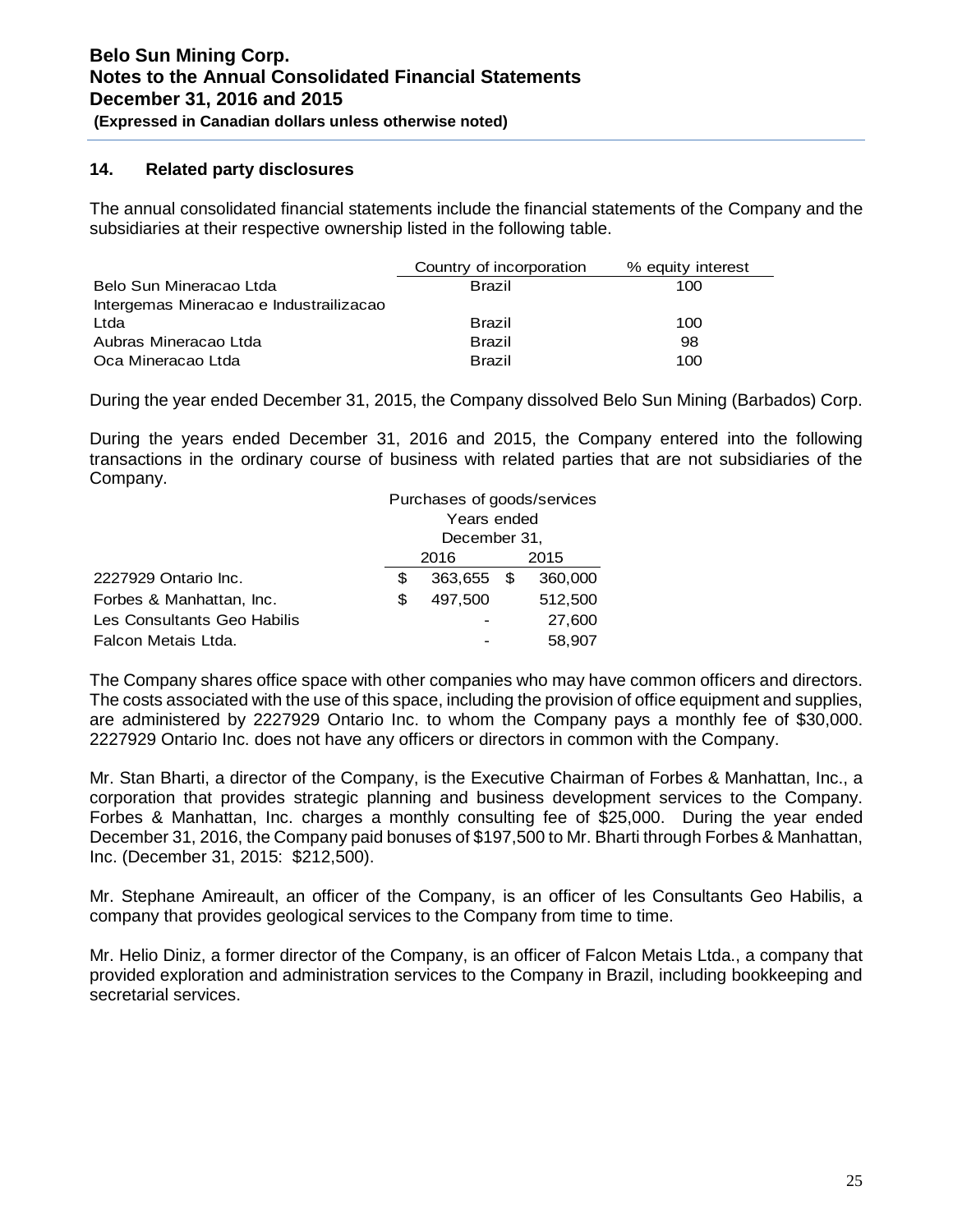#### **14. Related party disclosures (continued)**

The following balances included in accounts payable and accrued liabilities were outstanding at the end of the reporting period:

|                                       | Amounts owed to related |         |  |  |
|---------------------------------------|-------------------------|---------|--|--|
|                                       | parties                 |         |  |  |
|                                       | 31-Dec-16 31-Dec-15     |         |  |  |
| Directors and officers of the Company | 133.813                 | 158.305 |  |  |
| 2227929 Ontario Inc.                  |                         | 17.091  |  |  |

The amounts outstanding are unsecured and will be settled in cash. No guarantees have been given or received. No expense has been recognized in the current or prior periods for bad or doubtful debts in respect of the amounts owed by related parties.

#### *Compensation of key management personnel of the Company*

The remuneration of directors and other members of key management personnel during the period were as follows:

|                      | Years ended  |                           |  |                          |
|----------------------|--------------|---------------------------|--|--------------------------|
|                      | December 31, |                           |  |                          |
|                      | 2016<br>2015 |                           |  |                          |
| Short-term benefits  |              | $$2,751,833$ $$2,965,518$ |  |                          |
| Share-based payments |              | 988,883                   |  | 1,557,000                |
| DSU expense          |              | 4,558,230                 |  | $\overline{\phantom{0}}$ |
|                      |              | \$ 8,298,946              |  | 4,522,518                |

In accordance with IAS 24 Related Party Disclosures, key management personnel are those persons having authority and responsibility for planning, directing and controlling the activities of the Company, directly or indirectly, including any directors (executive and non-executive) of the Company.

#### **15. Commitments and contingencies**

- (a) Under a successfully renegotiated agreement with CPRM in March 2008, the Company maintains an interest bearing term deposit to cover the future royalty payments, starting June 30, 2008. As at December 31, 2016, no royalty payments have been paid (Note 5).
- (b) The Company is party to certain management contracts. These contracts require that additional payments of up to \$20,800,000 be made upon the occurrence of certain events such as a change of control. As the likelihood of these events taking place is uncertain and it is not probable that there will be any outflow of resources to settle the commitment, the contingent payments have not been reflected in these consolidated financial statements. Minimum commitments remaining under these contracts were approximately \$787,000 all due within one year.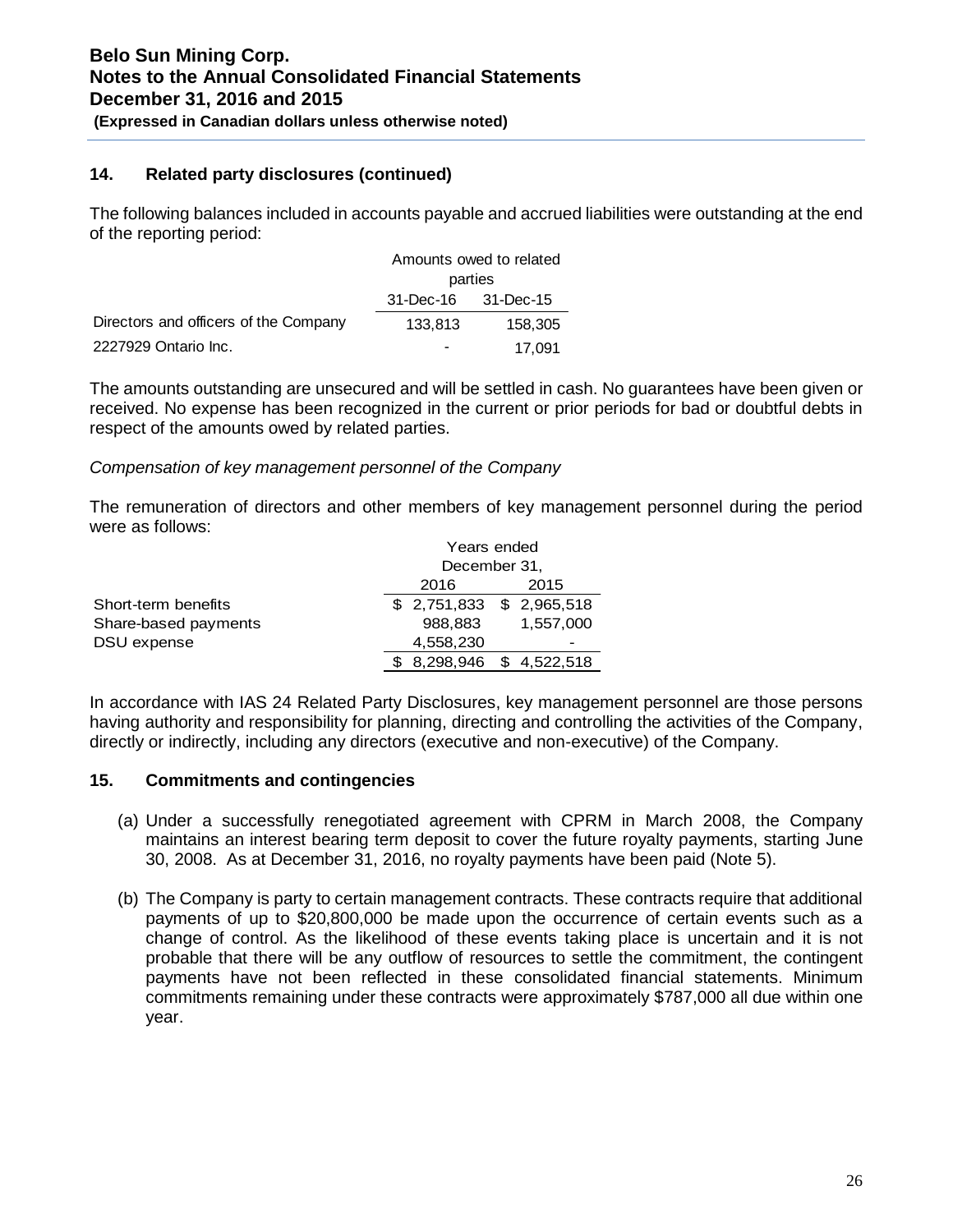#### **15. Commitments and contingencies (continued)**

- (c) The Company is, from time to time, involved in various claims and legal proceedings. The Company cannot reasonably predict the likelihood or outcome of these activities. The Company does not believe that adverse decisions in any pending or threatened proceedings related to any matter, or any amount which may be required to be paid by reasons thereof, will have a material effect on the financial condition or future results of operations. As at December 31, 2016 and December 31, 2015, no amounts have been accrued related to such matters.
- (d) The Company's mining and exploration activities are subject to various federal, provincial and international laws and regulations governing the protection of the environment. These laws and regulations are continually changing and generally becoming more restrictive. The Company conducts its operations so as to protect public safety, health and the environment and believes its operations are materially in compliance with all applicable laws and regulations. The Company has made, and expects to make in the future, expenditures to comply with such laws and regulations.

#### **16. Income taxes**

The following table reconciles incomes taxes calculated at a combined Canadian federal and provincial tax rate with income tax expense in these audited annual consolidated financial statements.

|                                                                            | 2016                       | 2015                       |
|----------------------------------------------------------------------------|----------------------------|----------------------------|
| Loss before income taxes<br>Statutory rate                                 | \$<br>15,478,129<br>26.50% | \$<br>10,310,867<br>26.50% |
| Expected income tax recovery                                               | \$<br>4,101,704            | \$<br>2,732,380            |
| Change in unrecognized deferred tax assets                                 | (7,307,100)                | 3,685,800                  |
| Non-deductible expenses and permanent differences<br><b>Expired losses</b> | (1,677,557)                | (617, 748)<br>(154, 232)   |
| Change in foreign exchange rates                                           | 4,588,791                  | (6,054,325)                |
| Effect of foreign tax rates and other                                      | 294,162                    | 408,125                    |
| Income tax expense                                                         |                            |                            |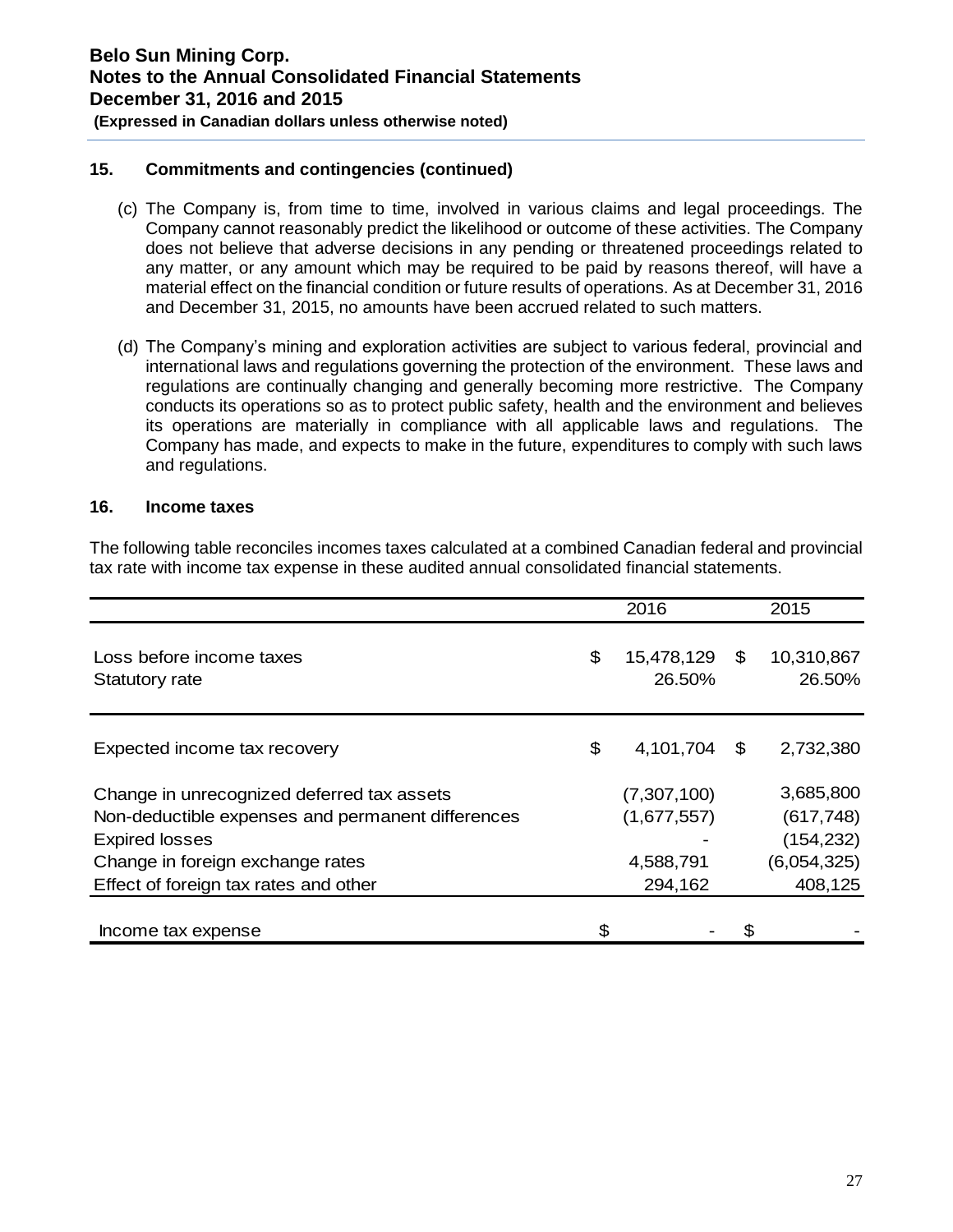## **16. Income taxes (continued)**

The significant components of the Company's deferred income tax assets are as follows:

| Deferred income tax assets and liabilities:        |                  |   |                |
|----------------------------------------------------|------------------|---|----------------|
| Capital and non-capital tax losses carried forward | \$<br>12,893,100 | S | 11,599,000     |
| Capital assets                                     | 10,500           |   | 13,100         |
| Unused foreign exploration and evaluation expenses | 27,959,200       |   | 22,762,600     |
| Share issue costs                                  | 985,800          |   | 166,800        |
| Other liability                                    |                  |   |                |
|                                                    |                  |   |                |
| Net deferred income tax assets and liabilities     | 41,848,600       |   | 34,541,500     |
| Unrecognized deferred tax assets                   | (41,848,600)     |   | (34, 541, 500) |
|                                                    |                  |   |                |
| Deferred income tax asset (liability)              | \$               | S |                |

As at December 31, 2016, the Company has non-capital losses carried forward for income tax purposes available to reduce taxable income in future years of \$32,109,000 expiring as follows:

| 2026 |   | 481,900    |
|------|---|------------|
| 2027 |   | 1,083,600  |
| 2028 |   | 869,700    |
| 2029 |   | 664,700    |
| 2030 |   | 2,166,200  |
| 2031 |   | 2,778,900  |
| 2032 |   | 5,485,200  |
| 2033 |   | 6,917,700  |
| 2034 |   | 4,900,500  |
| 2035 |   | 5,893,000  |
| 2036 |   | 867,600    |
|      | ዳ | 32,109,000 |

As at December 31, 2016, Belo Sun Mineracao Ltda. (Brazil) has non-capital losses carried forward of approximately CAD\$12,895,592 that carry forward indefinitely. These losses only offset 30% of taxable income in each subsequent year.